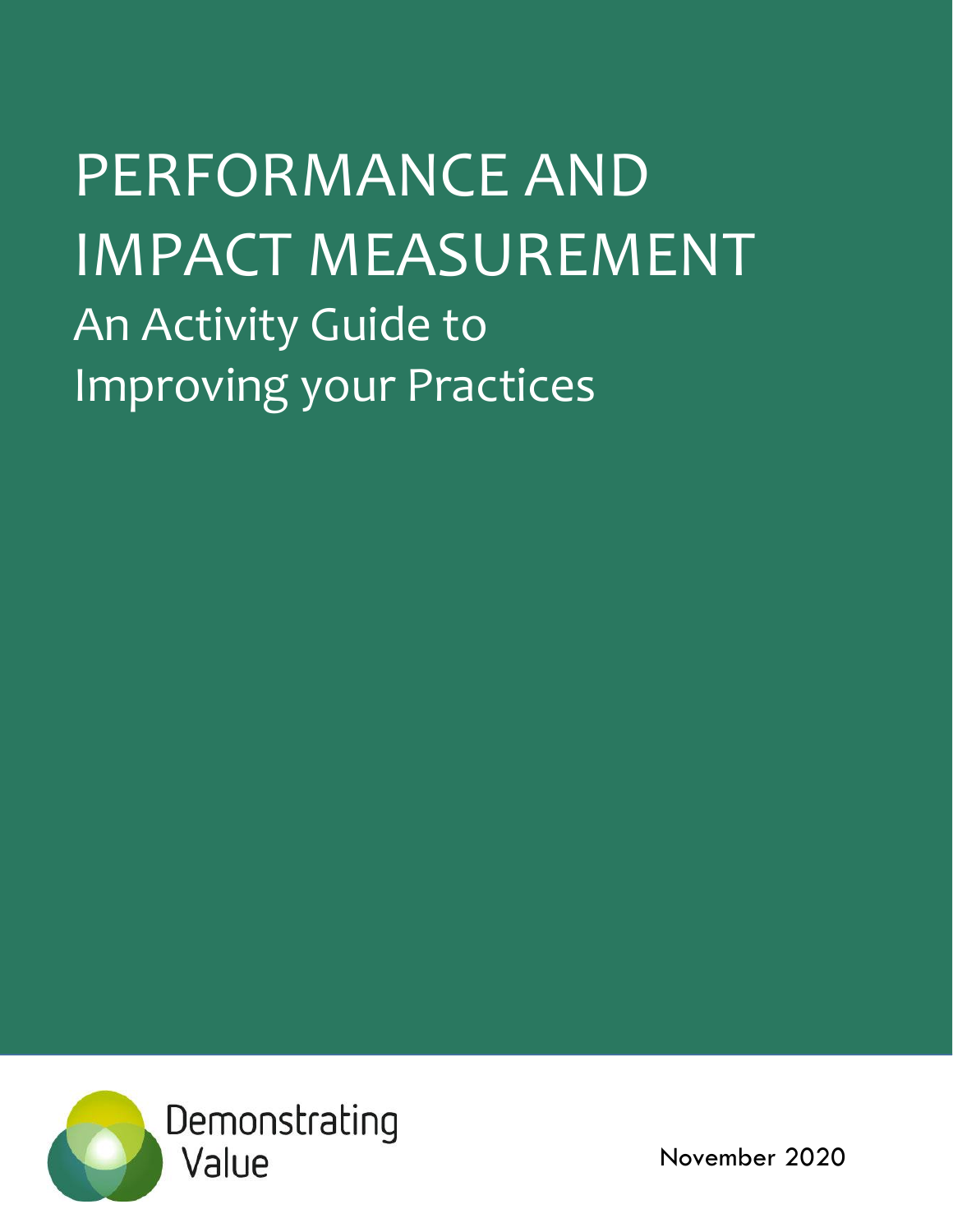# **About**

The Demonstrating Value Initiative is a collaboration of community sector organizations united by the common interest of developing more accessible performance measurement and impact assessment methodologies for community The initiative, led by Vancity Community Foundation, engaged 20 social enterprises and investors between 2007-2009 in a process to develop and pilot a measurement framework. The framework has since been adapted to meet the needs of non-profit organization more broadly.

The initiative received financial and technical support from the following organizations: Coast Capital Savings, Community Economic Development Technical Assistance Program (CEDTAP), Enterprising Non-Profits (enp), Human Resources and Social Development Canada (HRSDC) and Renewal Partners, SAP Canada and Vancity Credit Union.

This guide and other tools that are available on the Demonstrating Value website are based on this framework. In 2013, a non-profit society, the Demonstrating Value Resource Society, was set up to extend the work of the Demonstrating Value Initiative.

This guide, initially known as the Demonstrating Value Workbook, was developed by Bryn Sadownik and has been updated over the past 10 years. In 2020, it was separated into two complementary resources: *Developing a Snapshot* and *Performance and Impact Measurement.*

Contact Demonstrating Value at [info@dvtools.ca](mailto:info@dvtools.ca)

Further copies of this guide can be downloaded at [www.dvtools.org.](http://www.dvtools.org/)

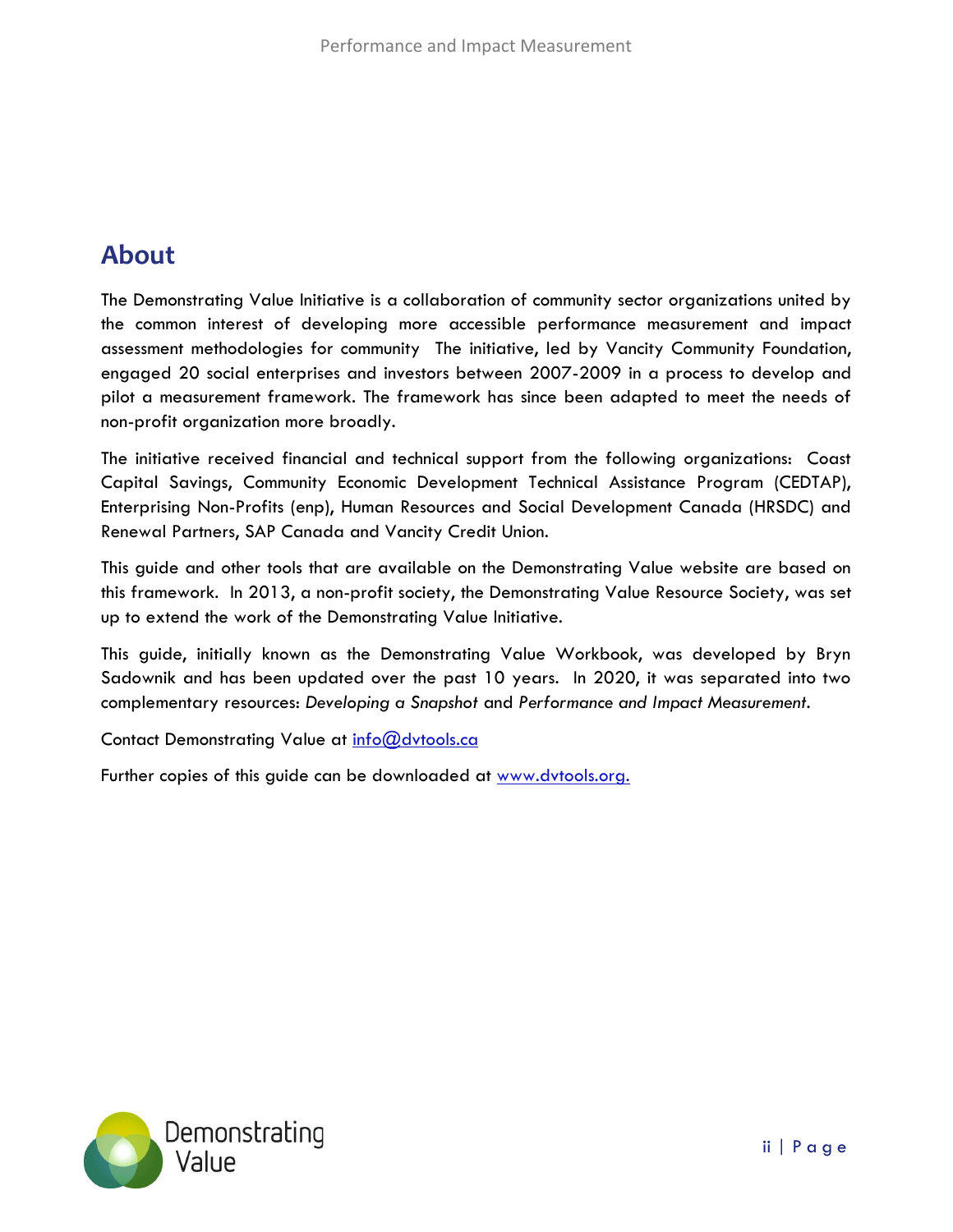# **Guide Contents**

# **Activity Steps & Worksheets**

| Step 5: Making Sense of Your Data - Knowing What Your Data Can and Can't Do  25 |  |
|---------------------------------------------------------------------------------|--|
|                                                                                 |  |

| <b>WORKSHEET 1. Define your Stakeholders and their Needs</b> |    |
|--------------------------------------------------------------|----|
| <b>WORKSHEET 2. Define Useful Information</b>                | 13 |
| <b>WORKSHEET 3. Indicator Record</b>                         | 19 |

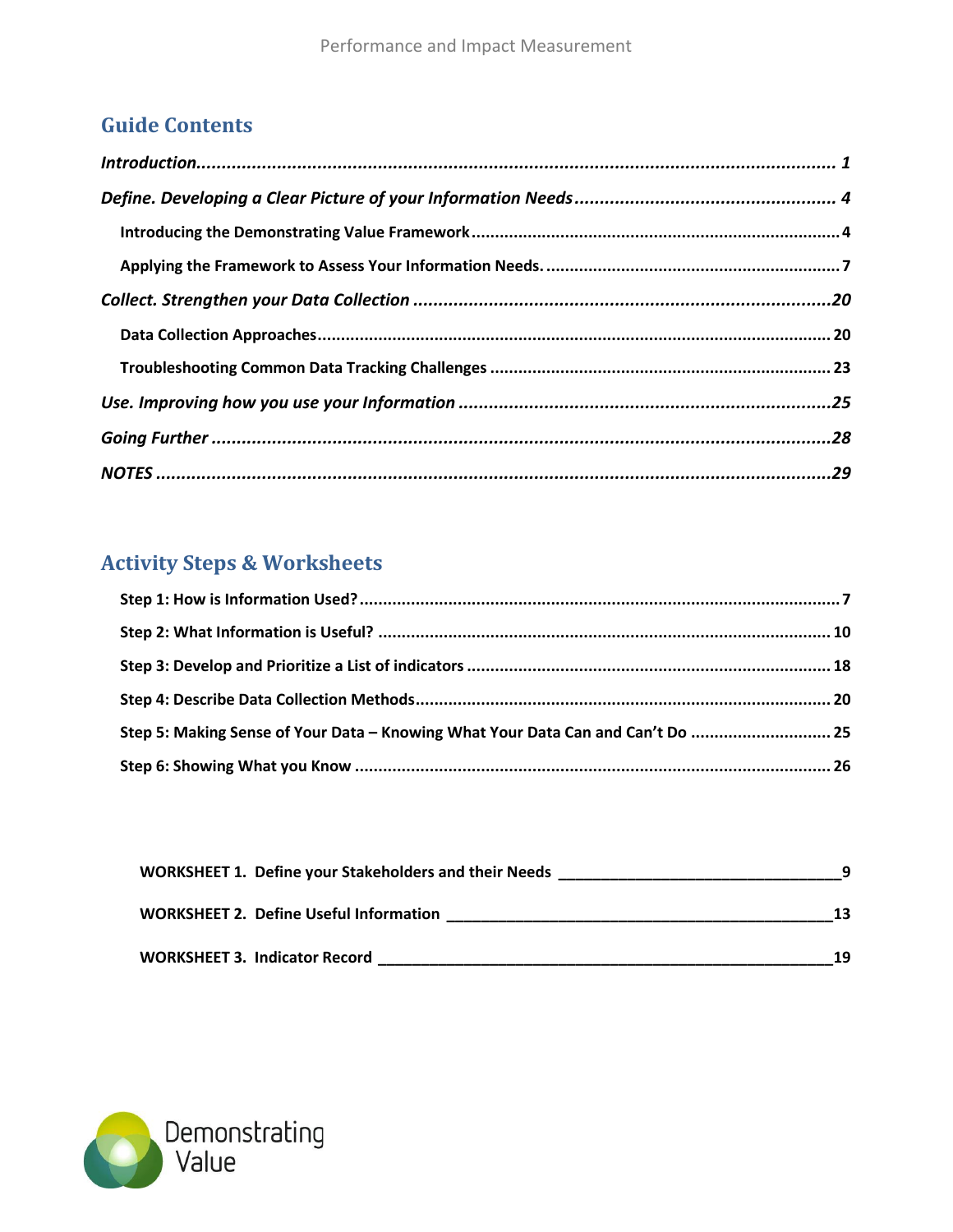# <span id="page-3-0"></span>**Introduction**

Imagine having information at your fingertips. The next time you are faced with an operational issue, or are deciding on key strategic directions, developing a funding application/report, or are showcasing what you do, you can easily pull up the information you need and show it in an engaging way.

This module can support you in developing monitoring and reporting systems that truly meet your needs. It has been uniquely designed for community-based organizations, that includes impact businesses/social enterprises, public and non-profit programs and initiatives that make a difference in their community. You can use it to systematically assess what information you need to run your organization, how you are collecting it, and ultimately how you can make the most use out of it.

Why do you want to do this?

- You have many levels of partners, stakeholders and clients to engage, and need to be efficient and effective in the data you collect and use.
- You are spending a lot of time on measurement and reporting. At the same time, you don't always get the information you need for your decision-making and planning.
- The data that you pass on to others, doesn't tell the whole picture.
- You have a new initiative. You want to be able to learn from what you are doing in a structured way and shift course if you need to.
- You want to be able to 'measure your impact' but are not sure how. You see how your organization creates value and impact, but it is challenging to express this to others who are not directly involved.

Demonstrating Value's approach to performance and impact measurement is based on the premise that the information you gather in your organization must be directly relevant to the decisions you make and be compelling for others to learn about your value. To do this, you need to clearly define your information needs. You also must have capacity to both collect useful information and to put the information to good use. This module will walk you through three components of effective measurement.

- 1. Clearly defining your information needs.
- 2. Improving your capacity to collect information.



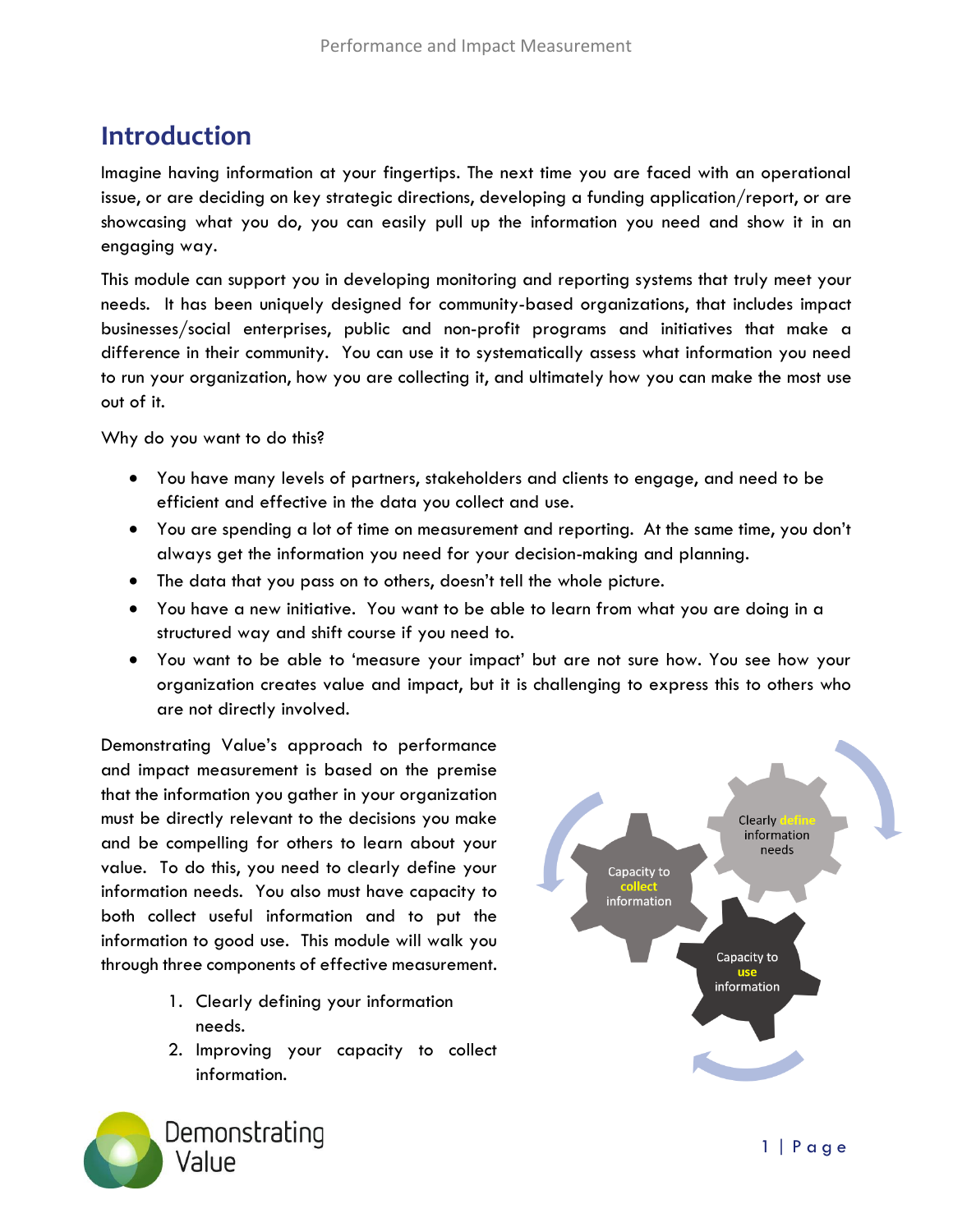3. Improving your capacity to use information.

This module includes:

- Concepts to help you think about your organization's performance and value.
- Guidance on what to monitor and how to use the information effectively using a process to review your monitoring, data collection and reporting systems.
- Links to additional tools and resources to help with this process.

We recommend working through the exercises in this activity guide with a cross-section of people involved in your organizations. You can do this in a workshop, a series of meetings or through targeted consultations. This activity guide can be used by itself or in conjunction with Demonstrating Value's other **Getting Started Toolkit** resource: **Developing a Snapshot - Communicating your Value (**[www.dvtools.org\)](http://www.dvtools.org/). Use both activity guides if you have the time and desire to develop polished and engaging communication tools in addition to refining performance and impact measurement.

#### The Common Approach to Impact Measurement

Demonstrating Value's framework fits in with the *Common Approach to Impact Measurement*, a new, developing standard to impact measurement in Canada. This is a flexible standard that provides a foundation for sector-wide impact measurement and reporting. By using Demonstrating Value to strengthen your measurement capacity, you are also implementing *the Common Approaches*, and positioning your organization for impact investments, gaining new value-driven customers, and reporting more easily to your Board or funder. Where relevant in this workbook, we reference the Common Approaches using the Circle Icons on the next page that can easily allow you to connect with other Impact Measurement resources that are also aligned with the Common Approach. You can learn more about the Common Approach at their website:

Common Approach to Impact Measurement (



<https://carleton.ca/commonapproach/common-foundations>

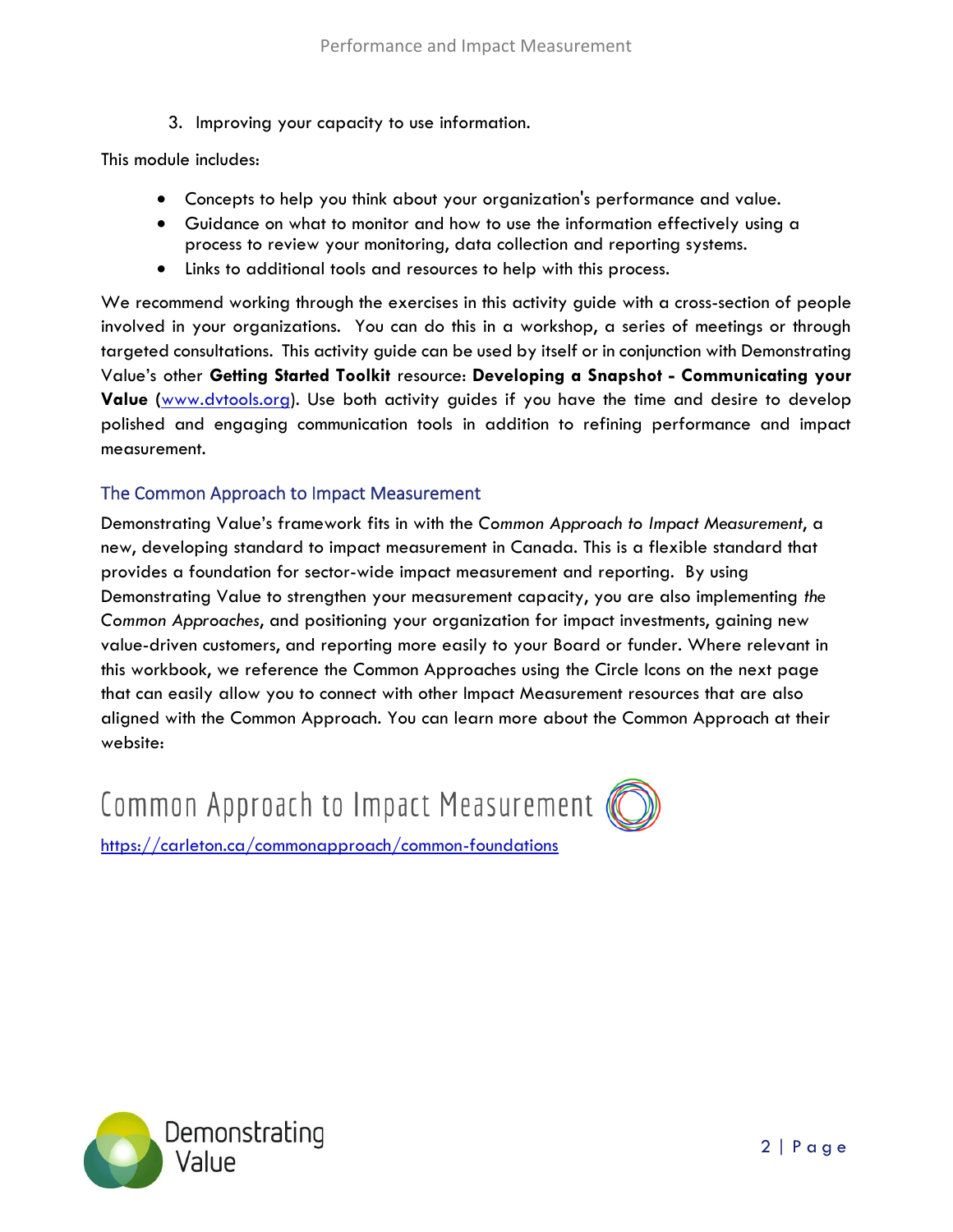#### Performance and Impact Measurement





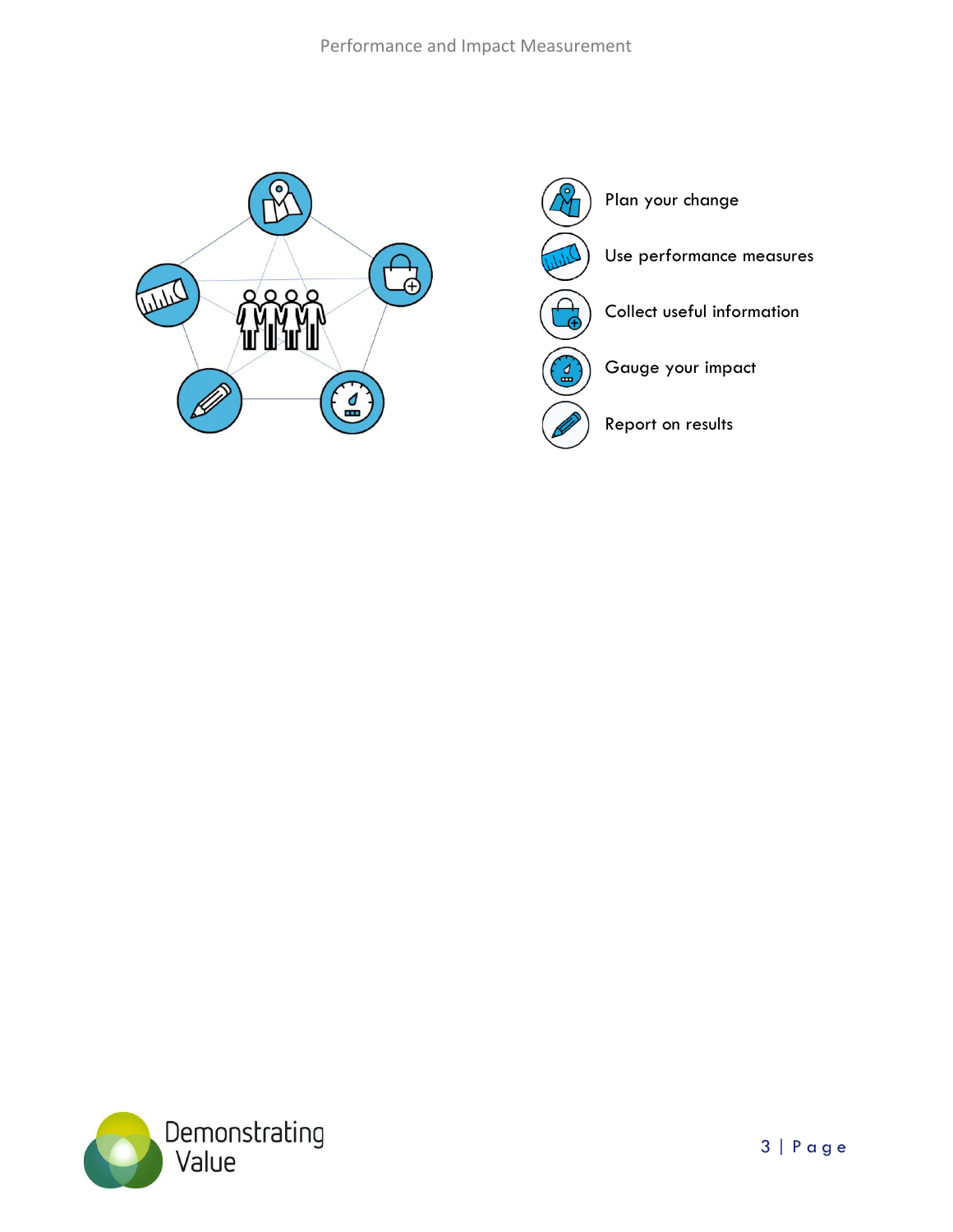# <span id="page-6-0"></span>**Define. Developing a Clear Picture of your Information Needs**

Having a clear picture of the information you need is an important starting place for guiding what data you collect and how you ultimately use it. In this step you will learn about the Demonstrating Value Framework and apply it to assessing what you should be collecting. The Framework will provide direction on how to measure the performance and impact of your organization (or specific initiative). This is done by working out what data and other information are most useful to you in managing, planning and communicating the value of your organization.



#### <span id="page-6-1"></span>*Introducing the Demonstrating Value Framework*

Determining what information is most useful to collect is a big task, but it can be simplified by considering this simple question:

#### What Do You Want to Know and Show?

In other words:

- What do you want to **know** about in your organization that would assist your ability to manage and plan?
- What are things that you want to **show** others about the value of your organization?

Two additional question can help you determine what to measure. '**What information is useful?**' and **'How will information be used?'** This is expanded by two lenses that bring what you should consider into focus to develop a clear picture of your information needs.

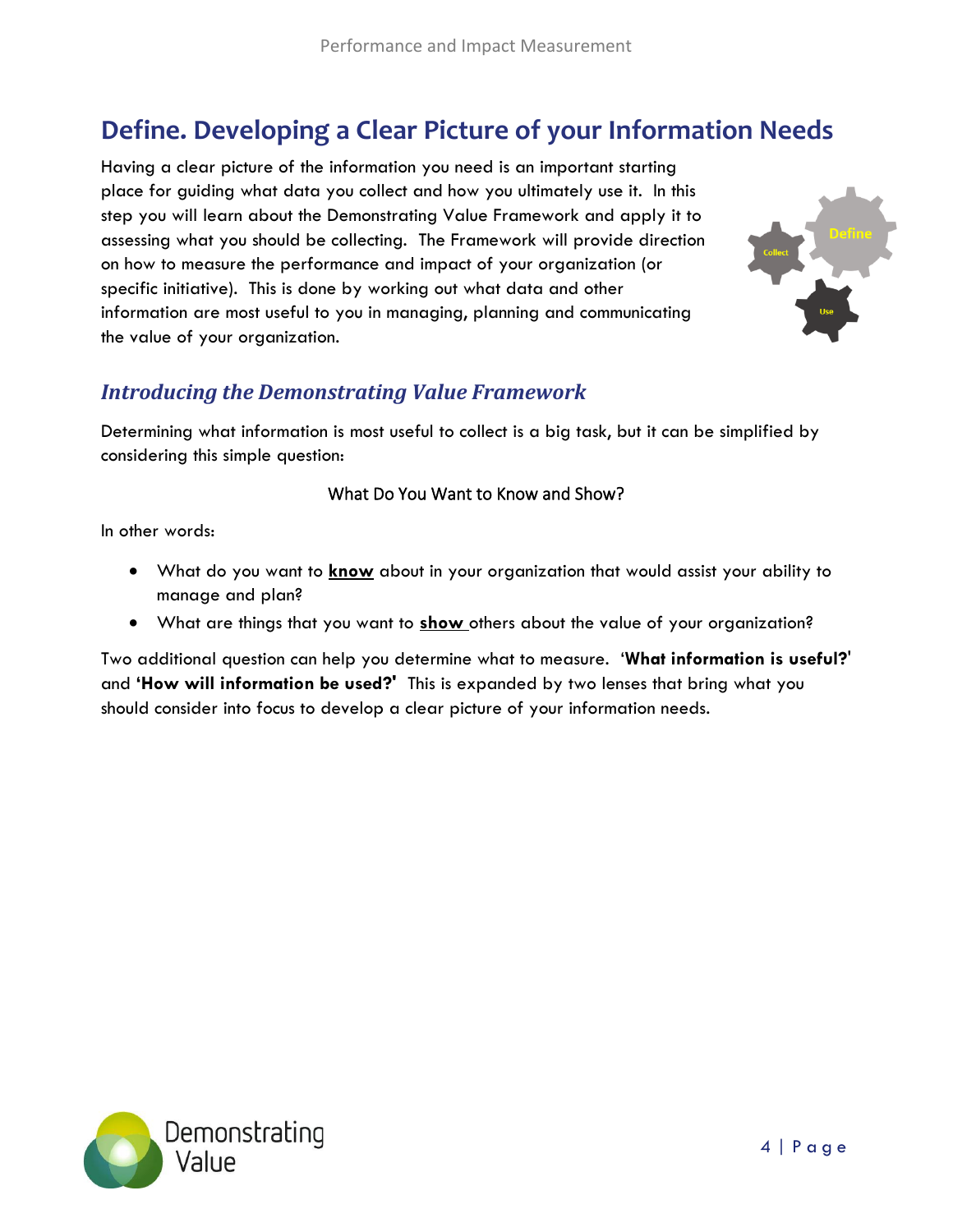

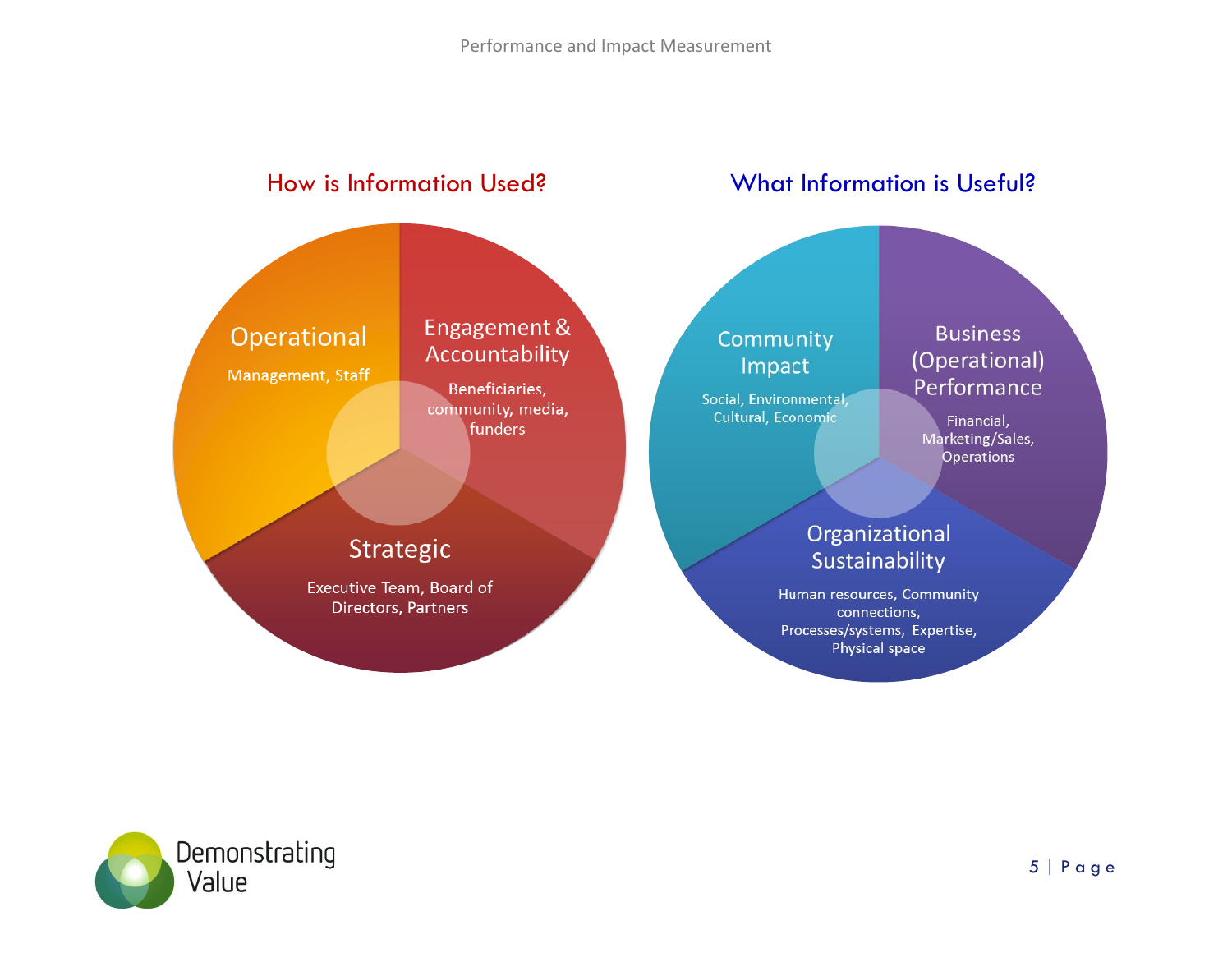# How is Information Used?



**An Operational Perspective** - What information do you need to support day-to-day decisions by management and staff? For instance, what can help you stay on top of costs, quality, and delivery of your mission?



**A Strategic Perspective** - What information do you need to support strategic decisions that are often made by a governance body such as a board? This information needs to educate your audience about key trends and events that have occurred and insights into where you are going.



**An Engagement and Accountability Perspective** - What information do you need to foster and maintain support of the organization? This includes support by investors, community members, employees and beneficiaries of your mission. Some may have very limited knowledge of who you are and what you are trying to accomplish. The data that you present will need context and interpretation.

# What Information is Useful?



**A Community Impact Perspective** - What information can tell you about the ability of the organization to successfully contribute towards the social, cultural and environmental objectives set out in its mission?



**A Business Performance (Operational) Perspective -** What information can tell you about the success of the organization from a 'business' perspective?



**An Organizational Sustainability Perspective -** What information can help you understand whether you are developing and maintaining resources to meet your purpose in the long run?

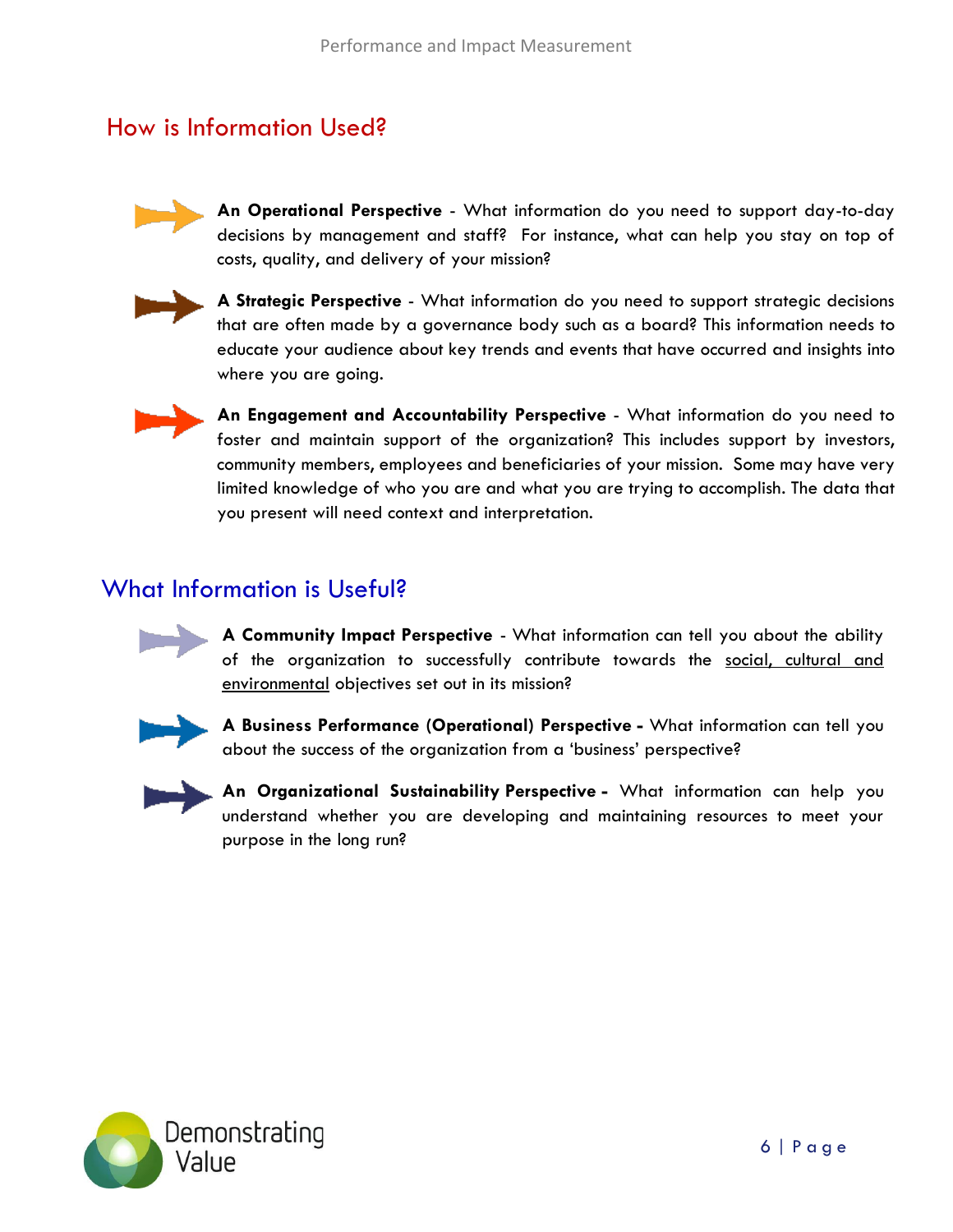#### <span id="page-9-0"></span>*Applying the Framework to Assess Your Information Needs.*

Applying the Demonstrating Value Framework to assess your information needs involves three steps. You will first apply the first Lens (How will information be used?) to look at your stakeholders and to understand their information needs. You will then apply the second Lens (What information is useful?) to develop a list of useful information that speaks to understanding and demonstrating the organization's impact in community, tracking operational performance and meeting goals around organizational sustainability.

#### <span id="page-9-1"></span>*Step 1: How is Information Used?*

#### Know your Stakeholders and their Needs

Different people involved in your initiative or organization are often called 'Stakeholders'. Who these people are will vary depending on your work and your organizational orientation (e.g., as a for-profit or non-profit) These may include (but not be limited to):

| Management                | Participants   | Shareholders        |  |
|---------------------------|----------------|---------------------|--|
| <b>Board of Directors</b> | Employees      | <b>Team Members</b> |  |
| Regulators                | Volunteers     | Partners            |  |
| <b>Customers</b>          | Donors         | Community-at-       |  |
| <b>Beneficiaries</b>      | <b>Funders</b> | Large               |  |
| <b>Clients</b>            | Investors      |                     |  |

In this step, develop a list of your key stakeholders and articulate what information they may be looking for, based on what is important to them, in other words, their 'Information Needs'. For example, if a funder has supported a program based on its expectation that the program contributes to meeting an objective around reducing homelessness in the region, then this funder needs to see information that relates to the program's impact in this area, and the how the program budget is being spent in support of this goal. Other stakeholders may have additional or different information needs. A board of directors may want to see whether the program is diversifying its funding source. Management may seek to develop a case for support and seek evidence and narratives that demonstrate the value of the program. A list of information needs is shown in the following example.

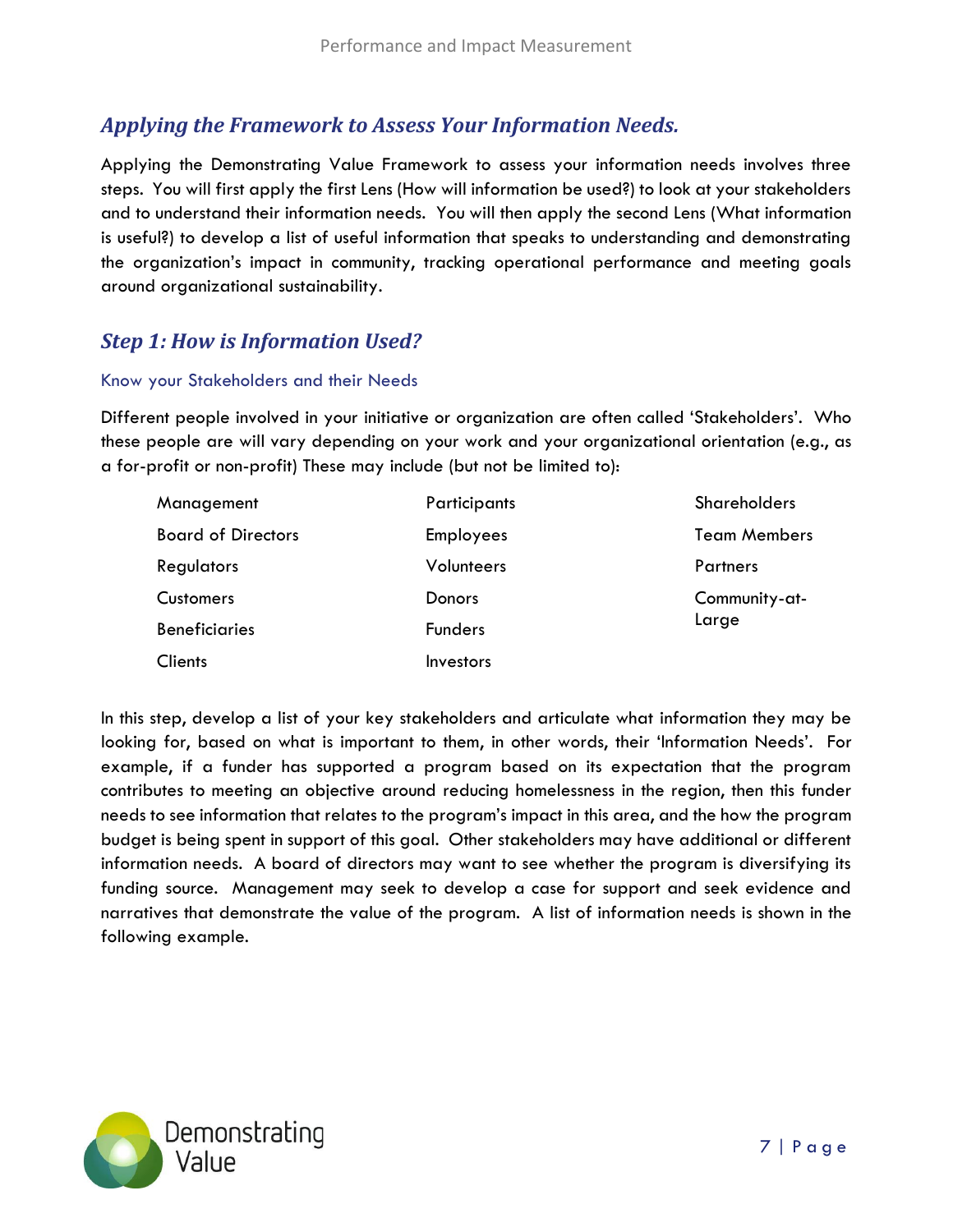| <b>Stakeholder</b>       | <b>Information Needs</b>                                                                                                 |
|--------------------------|--------------------------------------------------------------------------------------------------------------------------|
| <b>Board of Director</b> | To understand funding sources for the program are becoming more<br>diversified.                                          |
| Funder A                 | To track progress in reducing chronic homelessness.                                                                      |
| Funder B                 | To receive outcome information on how the program is supporting<br>marginalized youth to access and maintain employment. |
| Staff                    | To document stories and evidence that can enable staff to engage<br>potential donors to support this program.            |

Providing stakeholders with the information they need can enable them to:

- Stay engaged and support the organization / initiative.
- Permit you to operate or to receive accreditation.
- Learn from you, especially about what works and what is important.
- Understand what is working well and what can be improved.
- Manage specific risks.
- Make informed decisions.

Now it is your turn to define your Key Stakeholders and the Information Needs that are most important to them. Use Worksheet 1 on the next page. At this time, do not define performance measures or metrics that these stakeholders may need. Rather, stay at a high level. To do this exercise you may want to:

- Look at documents that have defined your organization's objectives and outcomes in planning, evaluation and fundraising.
- Research the mandates and performance objectives of funders and partners, to be able to relate what you do in terms of how you help them accomplish their goals.
- Reach out to your stakeholders to ask what performance and impact information may be important to them.

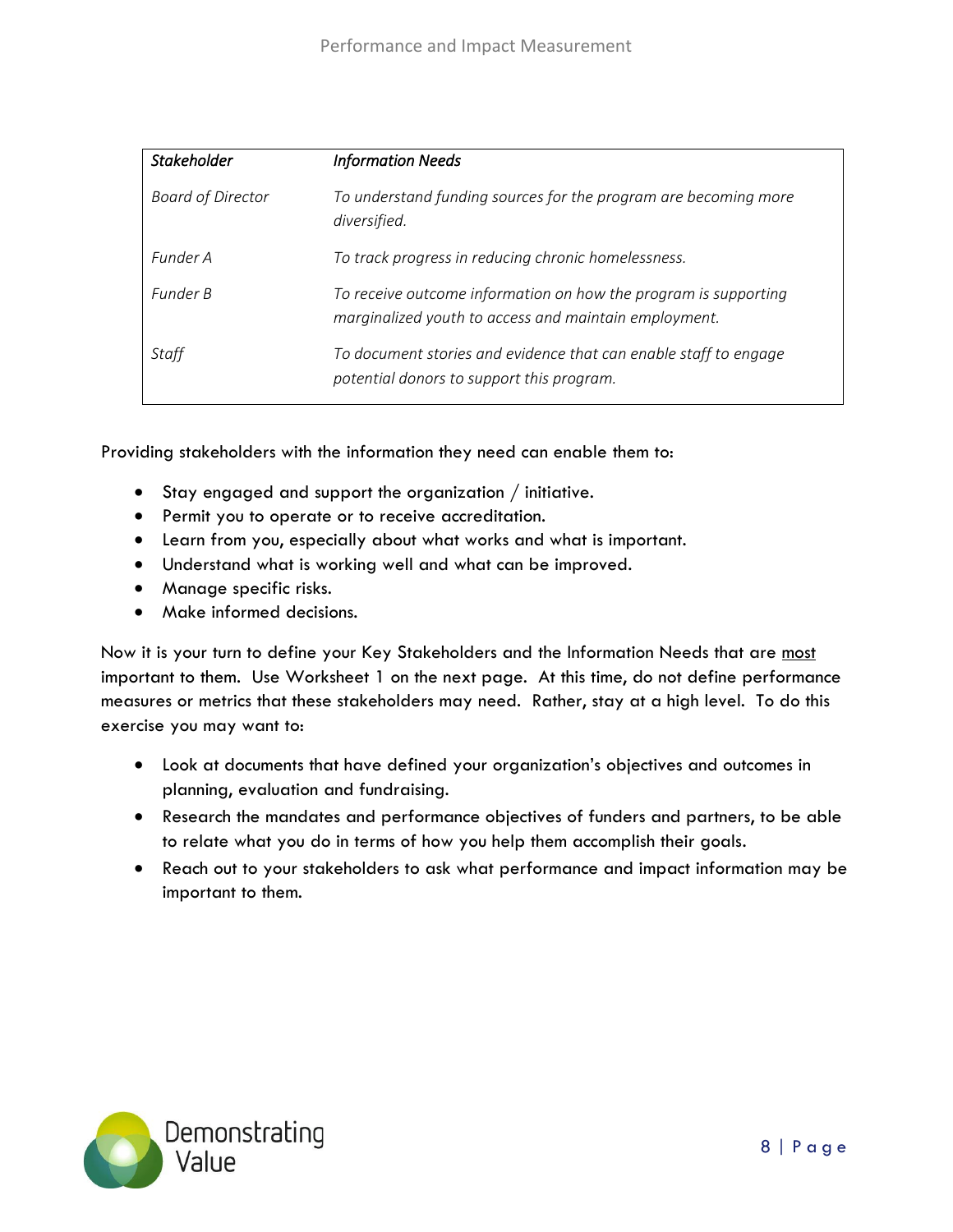#### <span id="page-11-0"></span>WORKSHEET 1. Define your Stakeholders and their Needs

Develop a list of your key stakeholders and articulate what information they may be looking for, based on what is important to them



| Stakeholder | What Do They Need to Know? |  |  |  |  |
|-------------|----------------------------|--|--|--|--|
|             |                            |  |  |  |  |
|             |                            |  |  |  |  |
|             |                            |  |  |  |  |
|             |                            |  |  |  |  |
|             |                            |  |  |  |  |
|             |                            |  |  |  |  |
|             |                            |  |  |  |  |
|             |                            |  |  |  |  |
|             |                            |  |  |  |  |
|             |                            |  |  |  |  |
|             |                            |  |  |  |  |
|             |                            |  |  |  |  |
|             |                            |  |  |  |  |
|             |                            |  |  |  |  |
|             |                            |  |  |  |  |
|             |                            |  |  |  |  |
|             |                            |  |  |  |  |
|             |                            |  |  |  |  |
|             |                            |  |  |  |  |

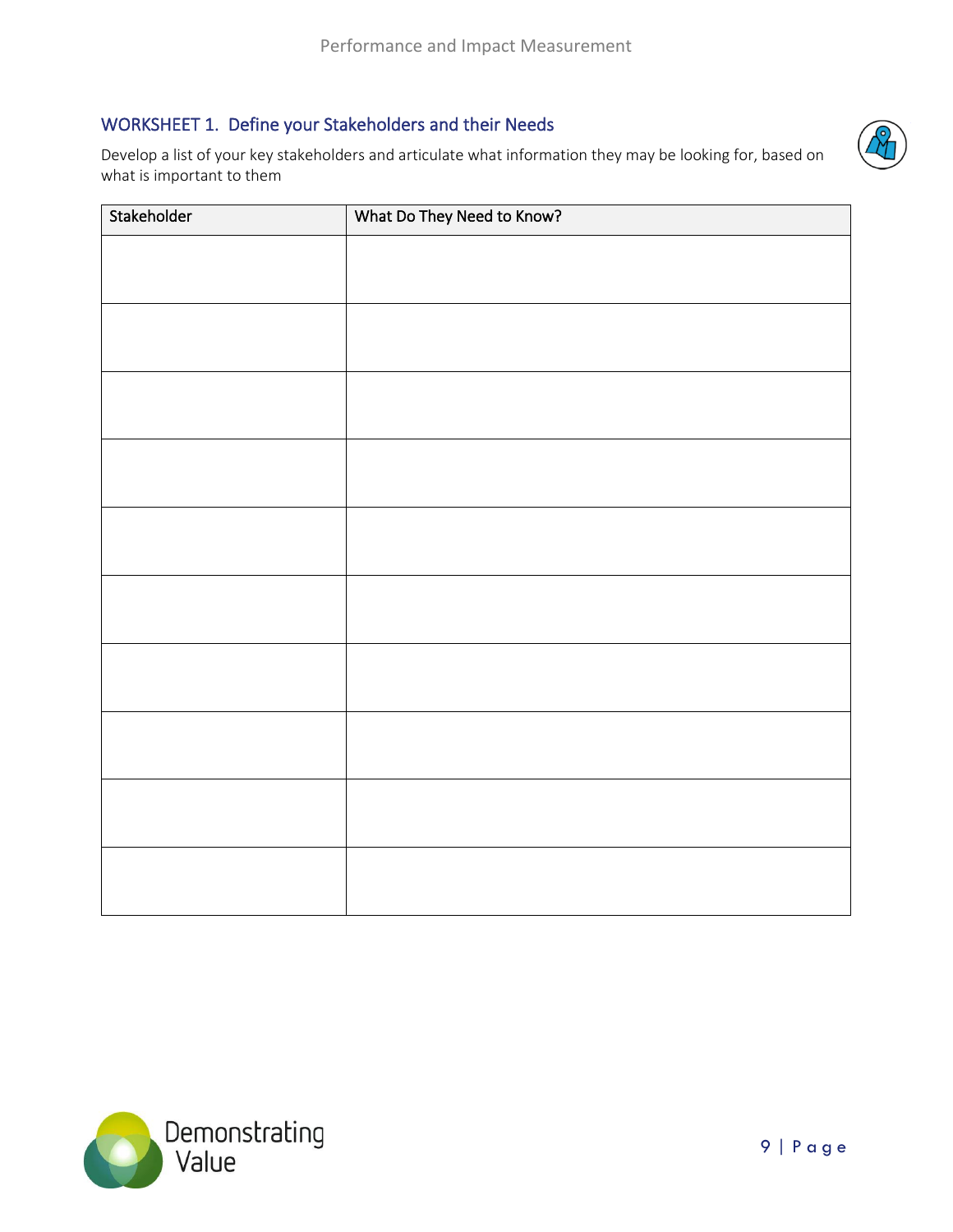# <span id="page-12-0"></span>*Step 2: What Information is Useful?*



#### What specific information can be useful in understanding and demonstrating your value?

Now that you have a good understanding of who you are gathering information for, we will now go into more detail about what information is useful, the other 'Lens' in the Demonstrating Value framework.

The process for identifying what is useful is based on first identifying goals that you have for your organization / initiative and then writing down what you would like to 'know and show' about those goals. This workbook does not provide guidance on setting useful goals, but ideally this should come from good planning work that has informed program design, strategy and business development. Good planning draws on research, experience and intuition. If you have recently engaged in planning or evaluation activities, and there is strong buy-in, you will have good goals and questions to inform this table. If you do not, you may want to take the time now to conceptualize your impact (for instance, by developing a 'Theory of Change') and/or your business and organizational strategy (by developing a 'Business Canvas', 'Strategy Map', 'SWOT' Analysis). See Box 1 and 2 for more information on methods and approaches.

Use the worksheet that follows (Worksheet 2) to define the information that is useful to you. The worksheet starts by asking you to list key goals as they relate to community impact, business (operational) performance and organizational sustainability. Be sure to include any goals that are relevant to your stakeholders in Worksheet 1. This is then used to identify what data (and other information) would be most useful to have on-hand to support your decision-making, learning and communication needs. The process looks like this for a hypothetical recycling enterprise that provides supportive employment to individuals who have complex barriers to employment.

*Describe goals that relate to creating impact. These goals may relate to what you are doing (activities) and what changes as a result (outcomes).* 

*To reduce the amount of waste in landfill.* 

*To engage people facing employment barriers in meaningful work opportunities*

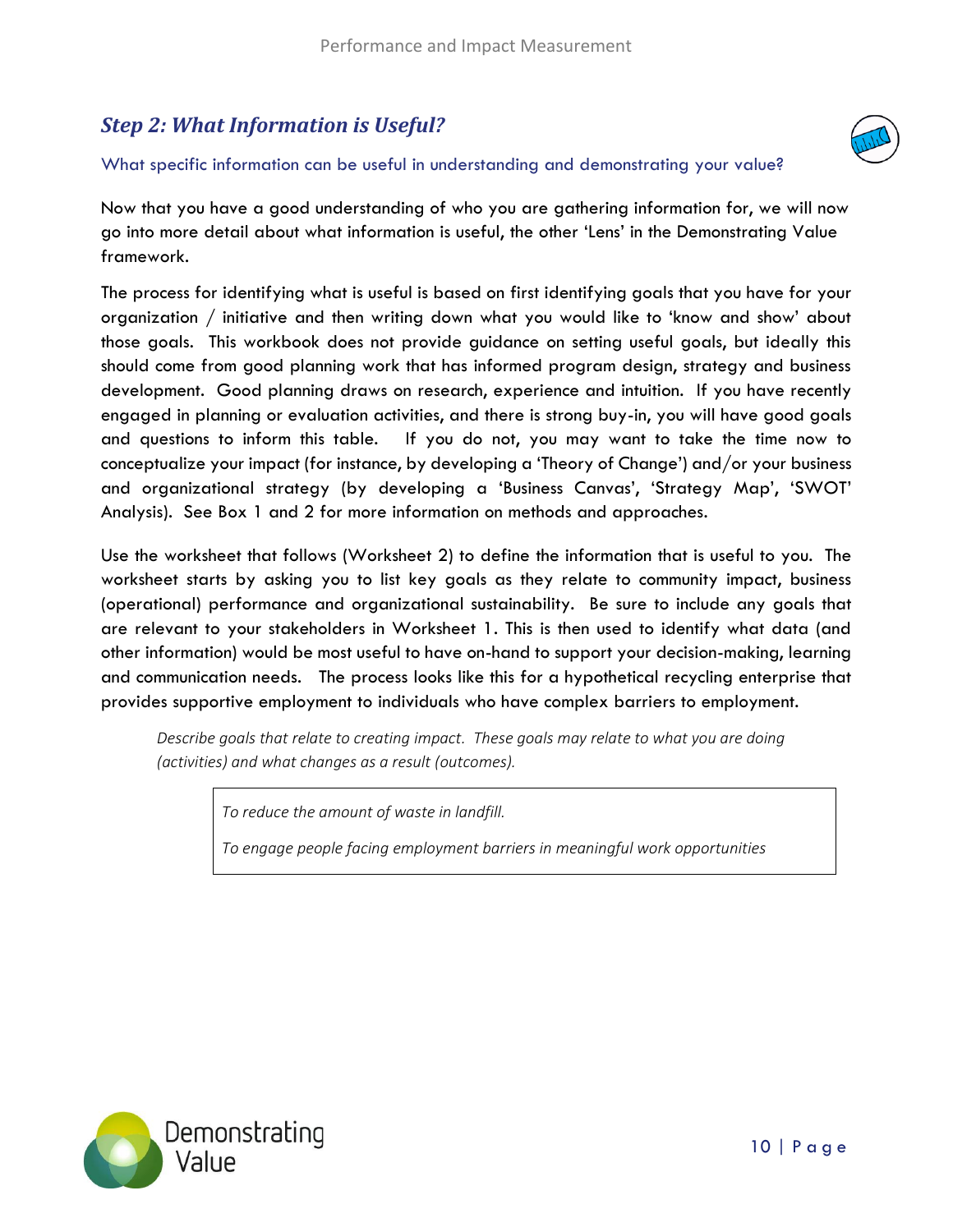The next step is to think about what you would like to know specifically about each goal that could guide your approach and how effective it is. Also think about what you want to show that may be useful to show your funding partners. Be curious about your goals and think about your strategies and your results.

In the example of the recycling enterprise, they may want to know the following questions in relation to their goals:

- *1. Is the community participating in our programs?*
- *2. Are we diverting waste to re-use and recycling?*
- *3. Are we accommodating and adequately supporting the needs of employees?*
- *4. Are our employees moving beyond 'survival mode' to greater stability and independence?*

Once you have defined what you want to know and show, you can define what information (data and other evidence) you should be gathering to answer those questions. Information can be numbers (quantitative data) or they can be excerpts from research, testimonials, narrative, images, short diagrams and other forms of information that can be useful in supporting what you want to know and show (qualitative data). At this point, you don't need to identify the information in detail, or as a precise indicator, just brainstorm ways that you can show answers to the questions you ask. Include both what you currently collect and what you could collect in the future. It may be helpful to look at suggestions about specific content for different aspects of community impact (by mission areas), business performance and organizational sustainability in the companion DV resource: Indicator Library for Measuring Impact, Sustainability and Performance (which can be found at: [www.demonstratingvalue.org/resources/getting-started-toolkit\)](http://www.demonstratingvalue.org/resources/getting-started-toolkit). In the example of the recycling enterprise, information that may be most useful to support their learning and communication needs are:

- *1. Is the community participating in our programs?*
	- # pickups (or drop offs)
	- participation rate (% of households that use program/ households with access to program)
	- characteristics of those who participate (and those who may not)
- *2. Are we diverting waste to re-use and recycling?*
	- # tonnes waste diverted
	- recycling rate (total tonnes of recyclables collected by total tonnes of recyclables and refuse from the same region.)
- *3. Are we accommodating and adequately supporting the needs of employees?*
	- # Interactions by area of support
	- # referrals to other programs / services

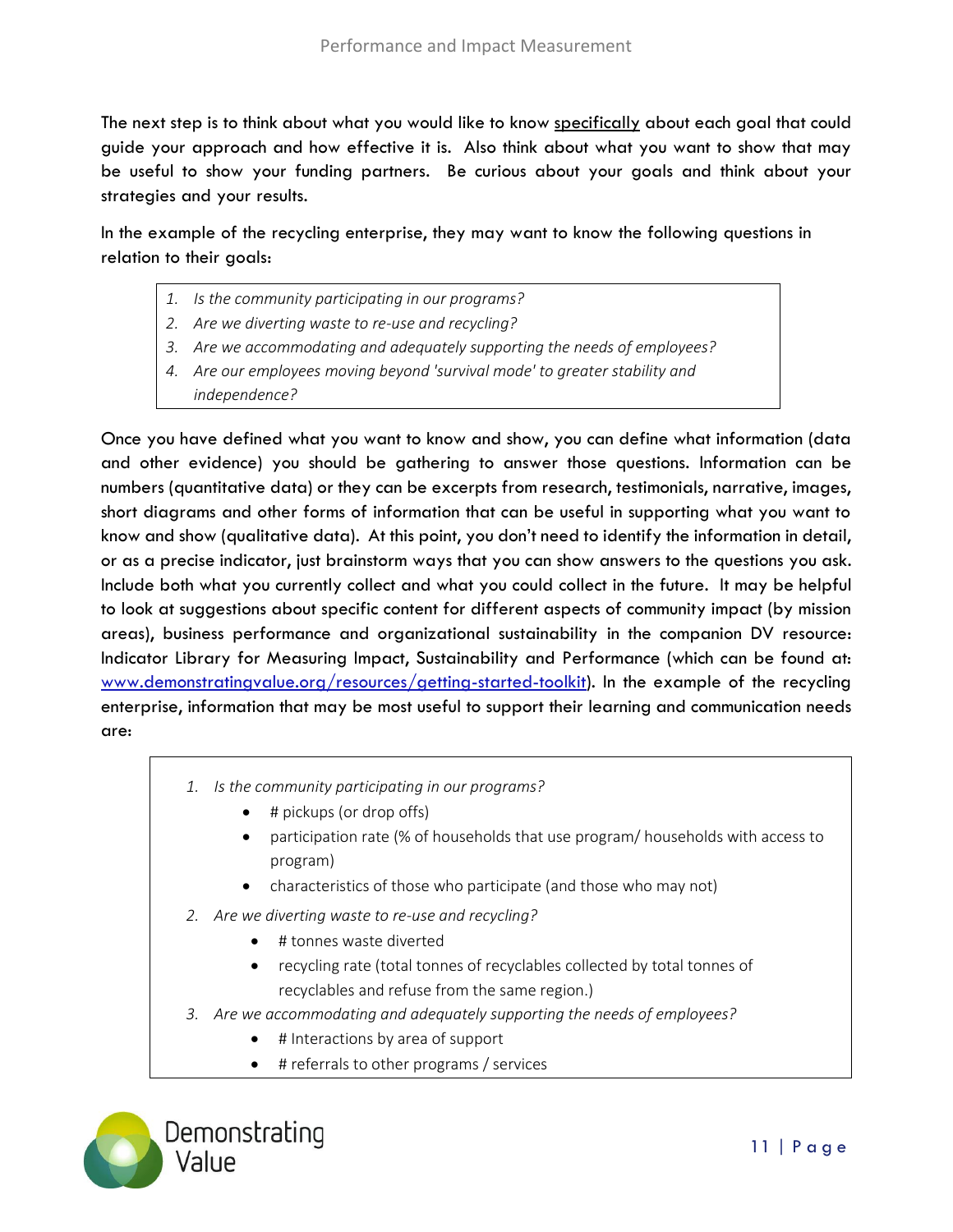- *4. Are employees moving beyond 'survival mode' to greater stability and independence?*
	- o # of people that somebody can rely on for support in times of need
	- o Change in employee self-efficacy (Belief in yourself that you can do something)
	- o Examples of life changes
	- o Sustainable Livelihoods (A framework to understand what 'assets' an individual has (not just financial), and how they are developing these 'assets' further to escape poverty on a sustainable basis.)

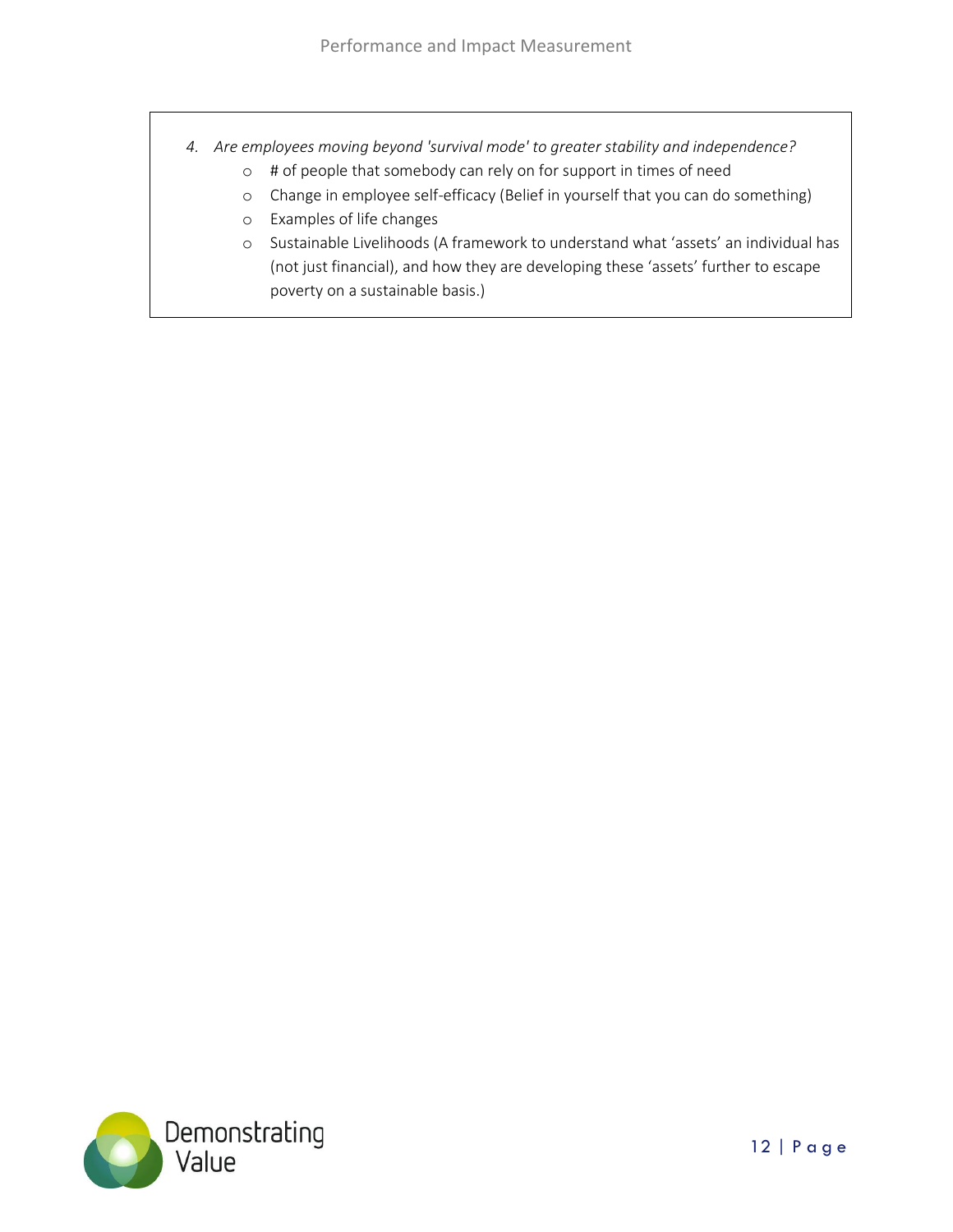#### WORKSHEET 2. Define Useful Information

1a. Describe goals that relate to creating community impact. These goals may relate to what you are doing (activities) and what changes as a result (outcomes).

<span id="page-15-0"></span>1b What do you want to know and show about these impact goals?

1c. What data (and other information) are most useful to support your learning and communication needs?

#### Sample Goals, *Community Impact*

- ➢ Improve awareness and engagement (around a specific issue)
- $\triangleright$  Shift people's behavior and practices
- ➢ Build community capacity to…
- $\triangleright$  Improve quality of life and well-being
- $\triangleright$  More effectively engage different cultural groups, ages and genders.
- $\triangleright$  Expand the reach of the program.
- $\triangleright$  Engage people in the program more effectively.
- $\triangleright$  Influence policy change
- $\triangleright$  Inspire more people to act.
- $\triangleright$  Reach people beyond the core service area.
- $\triangleright$  Influence the standard of practice.

Impact-related goals depend a lot on your specific mission. For missionspecific guidance on measurement related to goals see DV's [Library of](https://www.demonstratingvalue.org/sites/default/files/resource-files/Library%20of%20Impact%2C%20Sustainability%20and%20Performance%20Measures.pdf)  [Impact, Sustainability and Performance](https://www.demonstratingvalue.org/sites/default/files/resource-files/Library%20of%20Impact%2C%20Sustainability%20and%20Performance%20Measures.pdf)  [Measures](https://www.demonstratingvalue.org/sites/default/files/resource-files/Library%20of%20Impact%2C%20Sustainability%20and%20Performance%20Measures.pdf) and other resources available on the DV Website [Resources page.](https://www.demonstratingvalue.org/tools-and-resources)

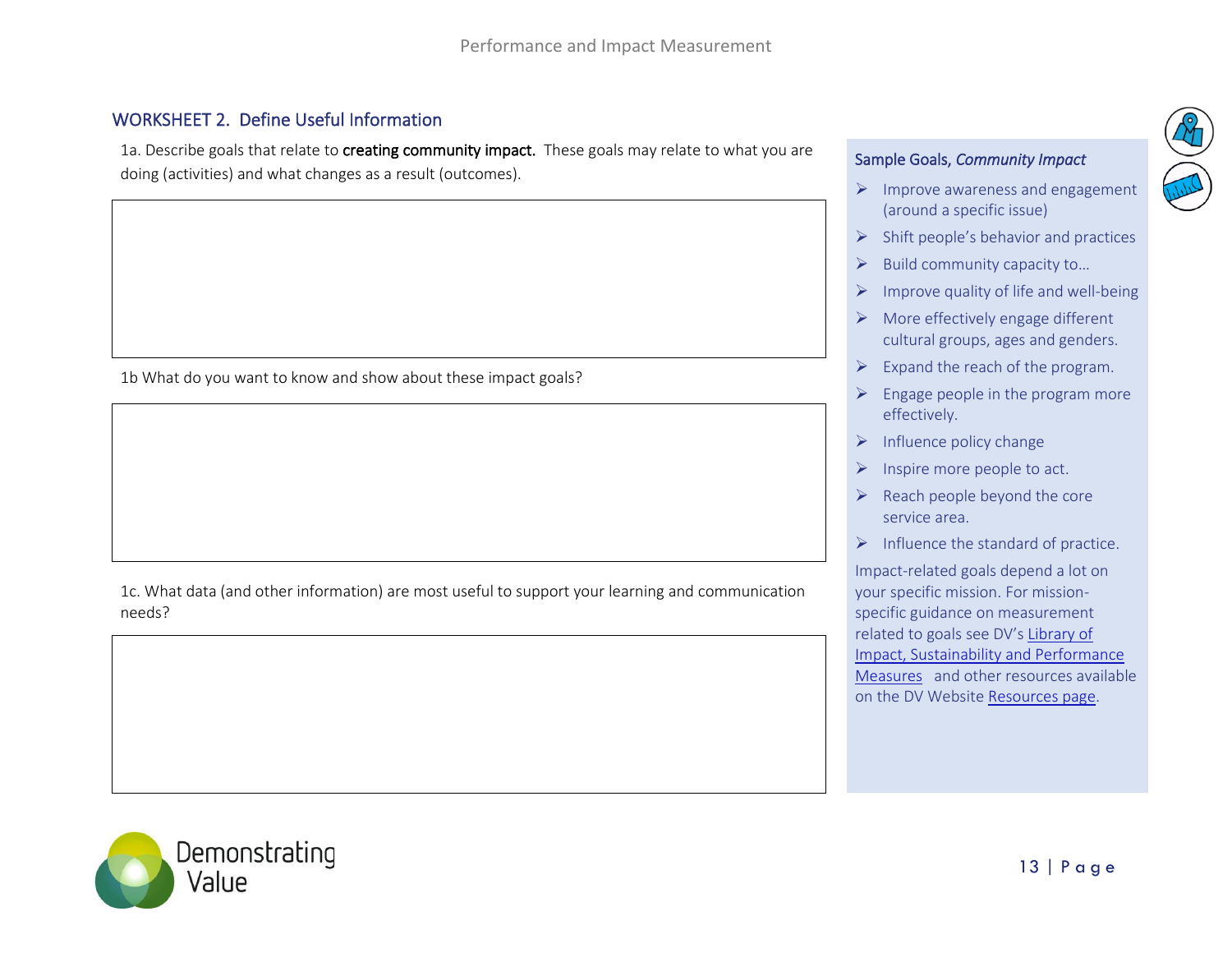2a. Describe goals that relate to business (operational) performance. These goals may relate to what you are doing (tactics) and the results you seek.

2b. What do you want to know and show about these performance goals?

2c. What data (and other information) are most useful to support your learning and communication needs?

#### Sample Goals: *Business (Operational) Performance*

- $\triangleright$  Improve cashflow and pay bills
- ➢ Deliver products and services on time and on budget
- ➢ Improve safety
- $\triangleright$  Control key costs that affect profitability
- $\triangleright$  Improve service quality
- ➢ Increase profitability
- ➢ Increase sales
- $\triangleright$  Earn more from the assets you have
- $\triangleright$  Improve capacity utilization of equipment
- ➢ Improve efficiency
- $\triangleright$  Develop more effective marketing
- $\triangleright$  Renew your brand image; differentiate your image in the market

For additional guidance on measurement relating to business and financial performance (especially social enterprise) see DV's resource library and blog:

[www.demonstratingvalue.org/tools-and](http://www.demonstratingvalue.org/tools-and-resources)[resources](http://www.demonstratingvalue.org/tools-and-resources)

[www.demonstratingvalue.org/DV-blog](http://www.demonstratingvalue.org/DV-blog)

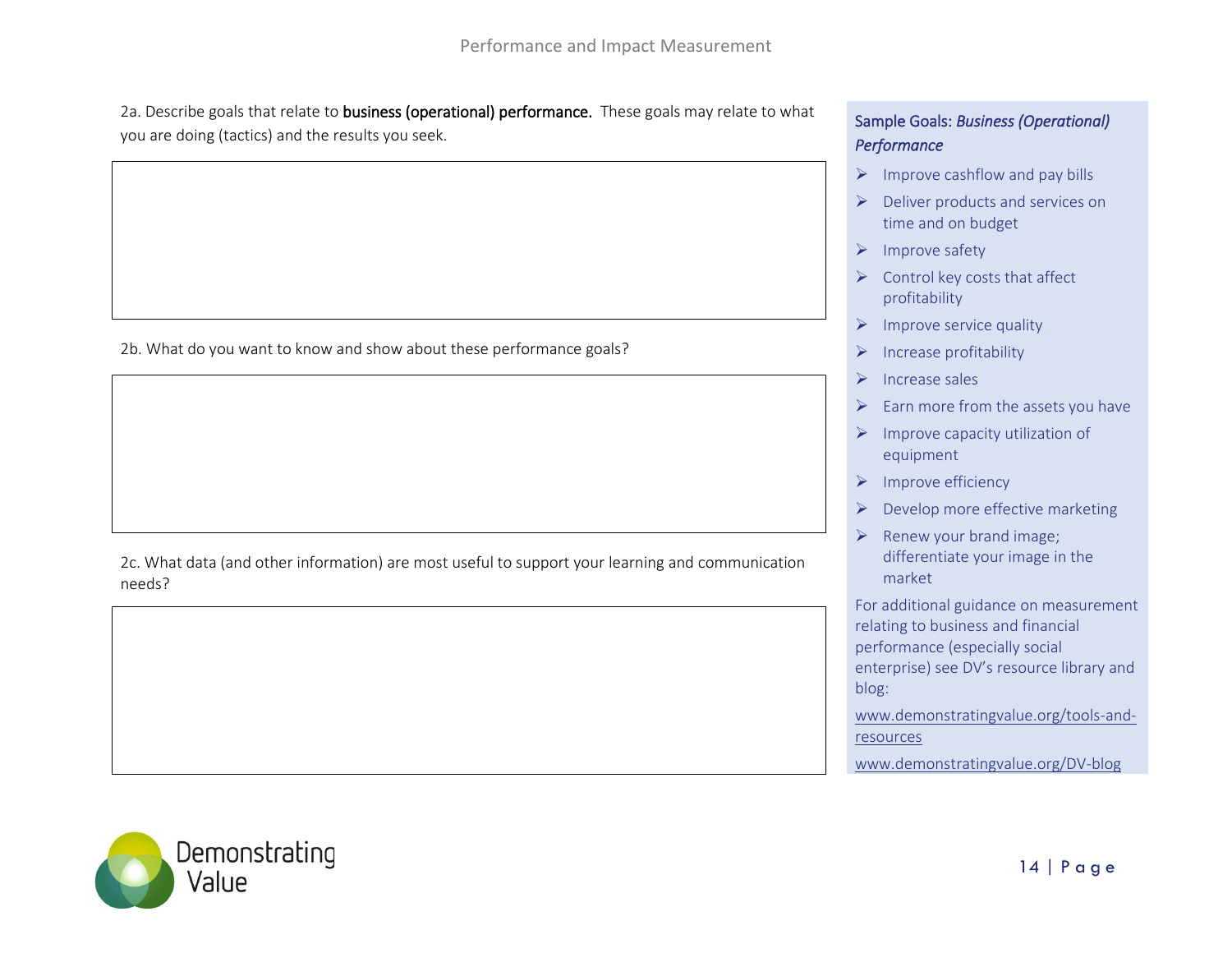3a. Describe goals that relate to **organizational (or program) sustainability.** Sample Goals Sample Goals

3b. What do you want to know and show about these goals?

3c. What data (and other information) are most useful to support your learning and communication needs?

#### *Organizational Sustainability*

- ➢ Reduce dependence on short-term grants
- $\triangleright$  Reduce debt to a manageable level
- ➢ Diversify revenue sources
- $\triangleright$  To earn more from the assets you have
- ➢ Retain and support staff and/or volunteers
- $\triangleright$  Provide training, skill development and other learning opportunities for employees and/or volunteers
- $\triangleright$  Create an inclusive environment where learning is shared
- $\triangleright$  Enhance profile and leadership in the community
- ➢ Improve systems and processes to support our work

For guidance on measurement related to organizational sustainability goals see DV's [Library of Impact, Sustainability and](https://www.demonstratingvalue.org/sites/default/files/resource-files/Library%20of%20Impact%2C%20Sustainability%20and%20Performance%20Measures.pdf)  [Performance Measures](https://www.demonstratingvalue.org/sites/default/files/resource-files/Library%20of%20Impact%2C%20Sustainability%20and%20Performance%20Measures.pdf) and other resources available on the DV Website [Resources page.](https://www.demonstratingvalue.org/tools-and-resources)

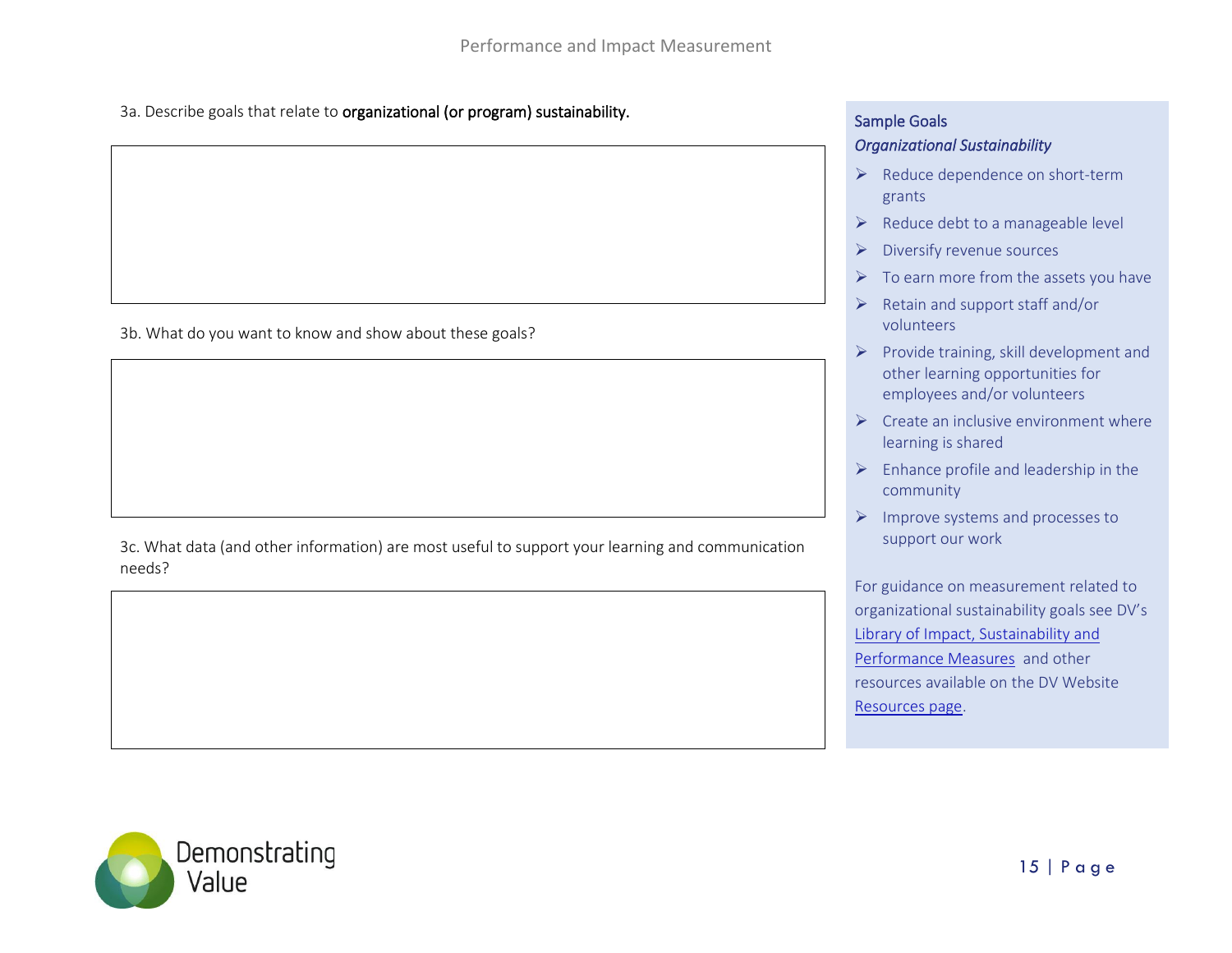#### BOX 1. PLANNING AND MAPPING TOOLS – COMMUNITY IMPACT

When it comes to conceptualizing the impact of an initiative, describing a Theory of Change is often used to strengthen planning, and to guide measurement and evaluation. A Theory of Change (and related mapping tools such as a Logic Model and Impact Map) helps people make connections between a desired change and the work on the ground to get there. It acts like a guidepost where you can look for early signs that change is happening. It also helps you interpret what you see and is useful in surfacing assumptions that you are making. Your organization has the most influence over short-term outcomes, and less influence as you move out to intermediate and long-term outcomes, as other factors also determine those outcomes. Here are 3 really simplified examples:

|                            |                                                                        | <b>OUTCOMES</b>                                                                                           |                                               |                                                       |                                                                    |
|----------------------------|------------------------------------------------------------------------|-----------------------------------------------------------------------------------------------------------|-----------------------------------------------|-------------------------------------------------------|--------------------------------------------------------------------|
|                            | What you do                                                            | Short-term                                                                                                |                                               | Intermediate                                          | Long-term                                                          |
| Advocacy                   | Define and promote<br>issue.<br>Formation of alliances in<br>community | Increased visibility of<br>organization and the issue<br>Increased knowledge and<br>support for the issue | Increased legislative<br>support              | Change in policy                                      | Change in society because<br>issue addressed                       |
| <b>Training</b><br>program | Clients enroll, attend<br>and complete program                         | Increased skills, abilities and<br>competencies                                                           | Increased ability to<br>obtain work           | Increased earnings<br>Increased social<br>connections | Improved quality of life and<br>well-being                         |
| Environmental<br>education | Students enroll, attend<br>and complete program                        | Increased knowledge about<br>actions to reduce<br>environmental impacts                                   | Changes in values,<br>behavior and<br>actions | Changes in use of<br>energy, water,<br>materials      | Improved environmental<br>outcomes (relating to specific<br>issue) |

For further information about these mapping approaches, see Demonstrating Value's resource ([Impact Mapping Worksheet\)](https://www.demonstratingvalue.org/resources/impact-mapping-worksheet). Other great resources for mapping include: University of Wisconsin Extension [\(Logic Models](https://fyi.extension.wisc.edu/programdevelopment/logic-models/)); Betterevaluation.org [\(Describe the Theory of Change\)](https://www.betterevaluation.org/en/node/5280); Social Impact Navigator [\(The Logic Model and Its Components\)](http://www.social-impact-navigator.org/planning-impact/logic-model/components/); Innovation Network [\(Logic Model Workbook\)](http://www.pointk.org/client_docs/File/logic_model_workbook.pdf) For complex societal issues 'systems mapping' and associated tools may be more useful, see FSG ([Systems Thinking Toolkit\)](https://www.fsg.org/tools-and-resources/systems-thinking-toolkit-0).

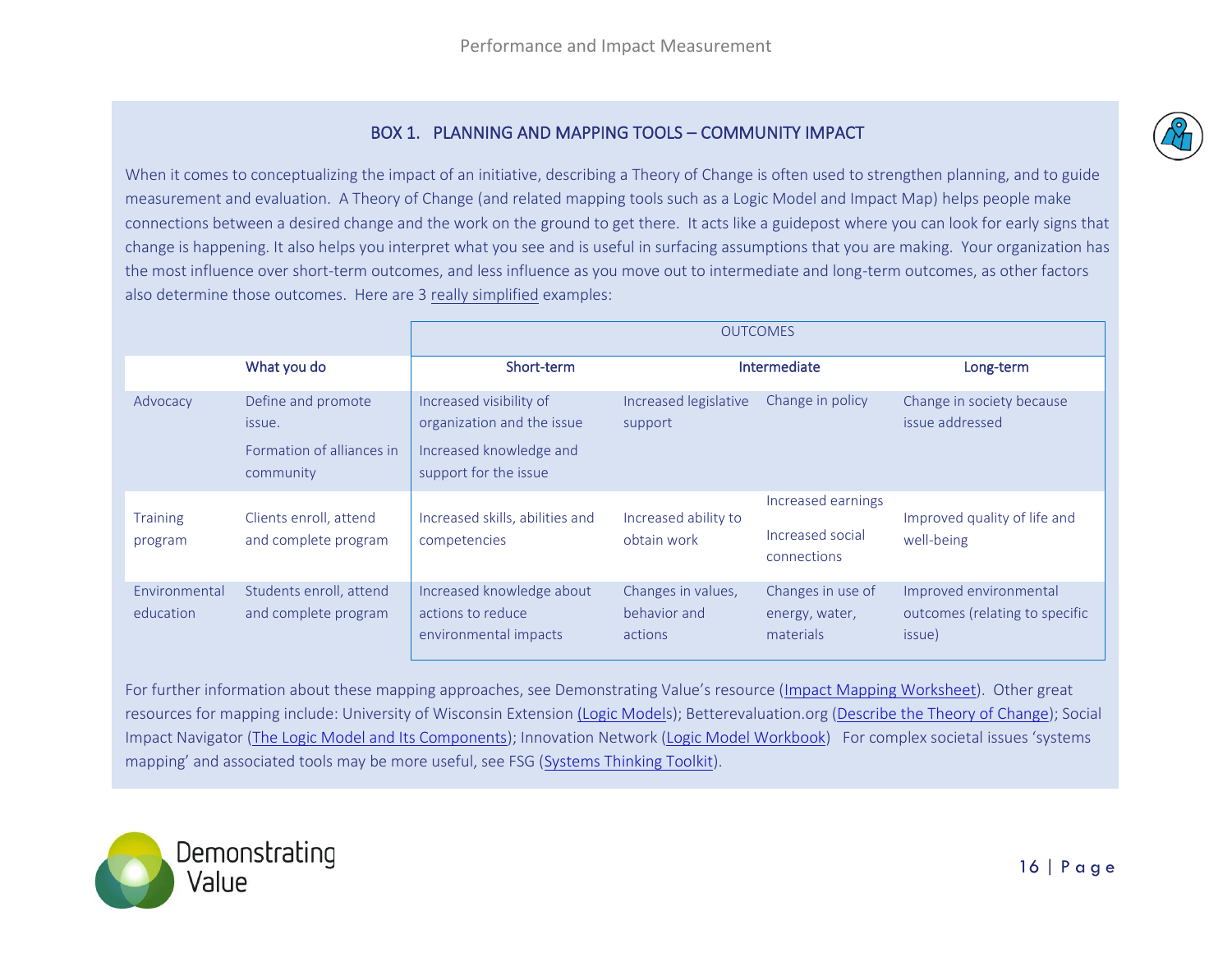

#### BOX 2. PLANNING AND MAPPING TOOLS: BUSINESS / ORGANIZATION

There are many tools that support organizational planning and performance measurement, focused around clarifying goals and strategy, as well with detailed planning. Here are a few popular tools.

- Business Model Canvas is a visual chart of 'building blocks' that describe the different elements of an organization such as key partners, key activities, key resources, value propositions, cost structure and revenue streams. It was initially proposed in 2005 by Alexander Osterwalder as a business planning tool and has been adapted to different uses including to social enterprises and non-profit programs.
- Strategy Map (including Balanced Scorecard) is a map that describes causal links between strategic objectives. Each strategic objective will contain associated projects to complete, processes or competencies, key performance measures and targets, and key risk indicators. The original formulation of the strategy map is based on 'four perspectives': financial, customer, internal and learning and growth and was originally developed by Robert S Kaplan and David P Norton.
- SWOT Map is a simple and popular tool to assess internal and external factors impacting and organization's success according to identifying internal strengths (S) and weaknesses (W) of the organization and external Opportunities (O) and Threats (T) in the marketplace/ environment.
- Process Improvement Tools (like Six Sigma) refers to the procedure of analyzing, identifying and improving processes to enhance overall quality. There are a range of systematic approaches, methodologies and tools available to support process improvement.

For further information about these mapping approaches, see the Social Enterprise Institute [\(Social Business Model Canvas\)](file://///Private/PrivRoot2/brysado/Documents/001%20work%20related/2%2022%202020/•%09https:/socialenterpriseinstitute.co/wp-content/uploads/2018/12/Social-Business-Model-Canvas.pdf); Chartered Global Management Accountant (CGMA) [\(Strategy Mapping\)](https://www.cgma.org/resources/tools/essential-tools/strategy-mapping.html); MindTools [\(SWOT Analysis\)](https://www.mindtools.com/pages/article/newTMC_05.htm)

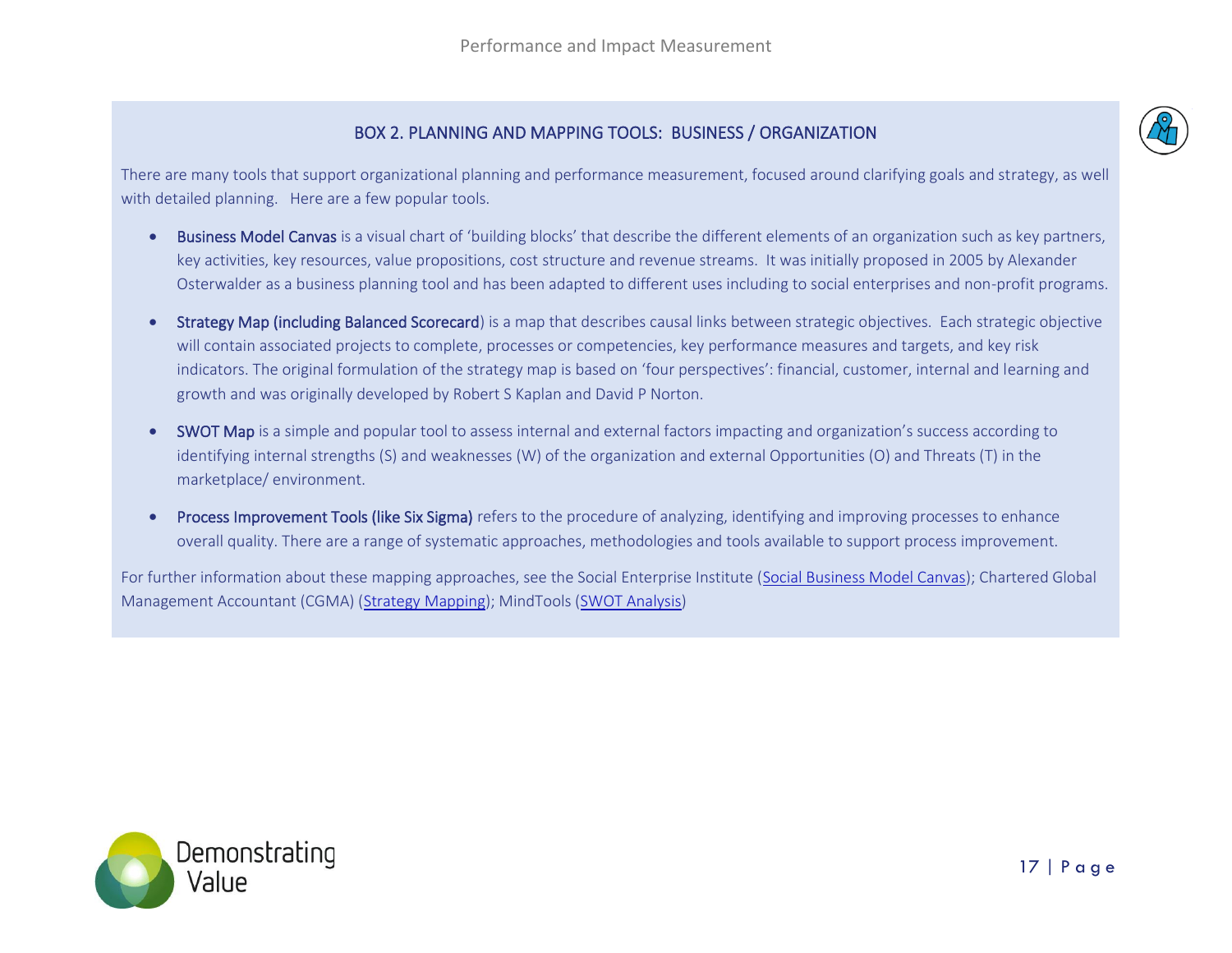### <span id="page-20-0"></span>*Step 3: Develop and Prioritize a List of indicators*



You will now take the information that you have identified as being useful and refine this further as a list of *indicators*. Indicators can also be known simply as *measures (sometimes performance measures or metrics, if they are purely quantitative).* Summarize the information you've developed in Worksheet 2 in the new table in Worksheet 3. Then check to see if each of your indicators meets the criteria (Box 3) for what makes a good indicator? If not, refine it to satisfy those conditions.

#### BOX 3. WHAT MAKES A GOOD INDICATOR?

Useful indicators are those that:

- Can be easily interpreted and communicated by others.
- Are reasonable to gather.
- Represent both qualities of the change (how well), in addition to the quantities (how much).
- Can give insights about where you want to go, not just current or past performance.
- Can be compared such as a budget or last year's figures and/or a benchmark (if available).
- Are precise.

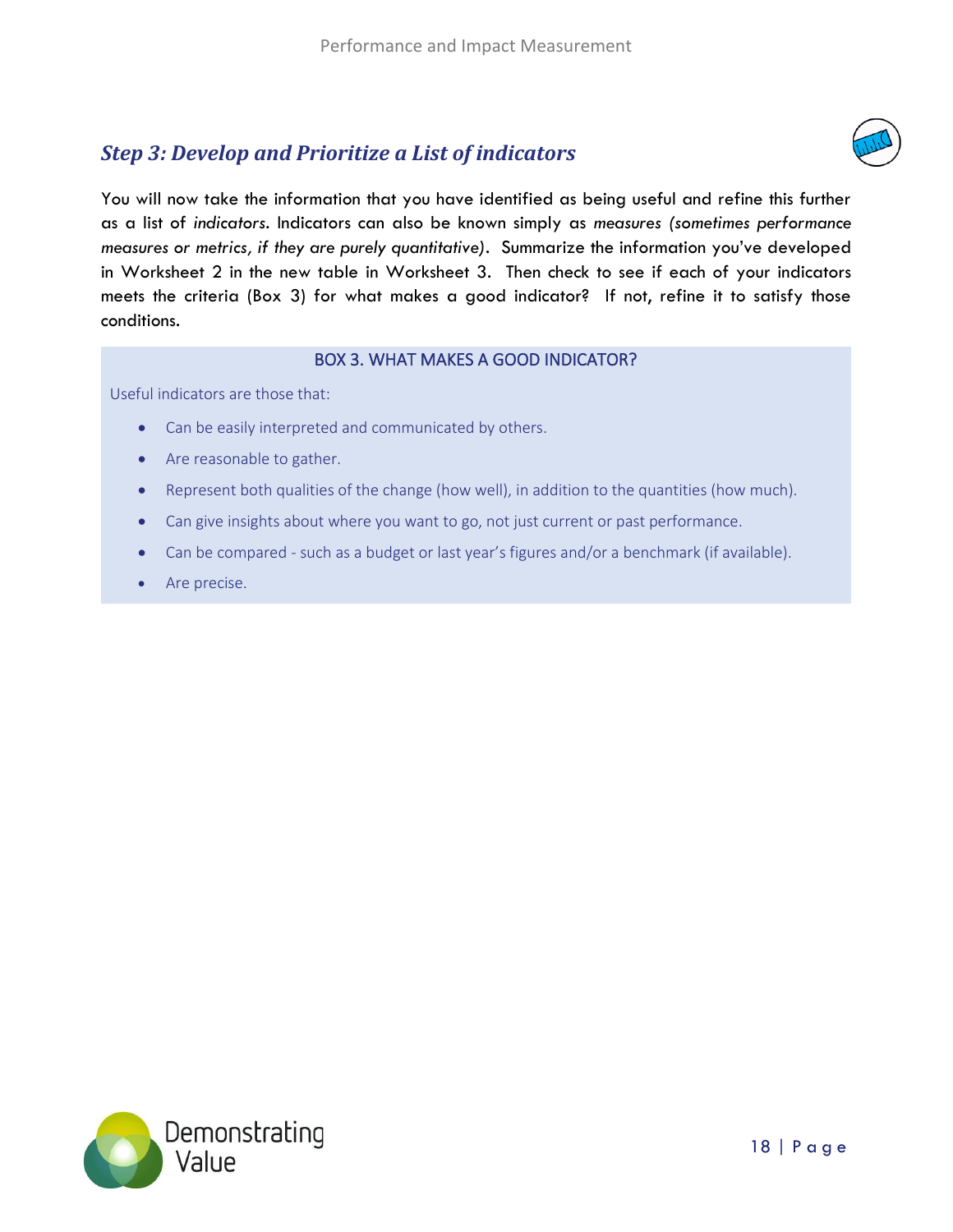#### WORKSHEET 3. Indicator Record

Take the information that you described in steps 1c, 2c and 3c and refine this further as a list of indicators (performance measures) in column A. Add in additional rows into this worksheet as needed or you may wish to copy this table into a new document or spreadsheet and develop it there. Only fill in Column A right now (as part of Step 3). You will have a chance to fill in the remaining columns as part of Step 4 (page 14) after you have read through the section on data collection.

<span id="page-21-0"></span>

| A. Indicator | B. What does this indicator tell<br>you and where will it be used? | C. Data Collection Method | D. Collection Frequency |
|--------------|--------------------------------------------------------------------|---------------------------|-------------------------|
|              |                                                                    |                           |                         |
|              |                                                                    |                           |                         |
|              |                                                                    |                           |                         |
|              |                                                                    |                           |                         |
|              |                                                                    |                           |                         |
|              |                                                                    |                           |                         |
|              |                                                                    |                           |                         |
|              |                                                                    |                           |                         |
|              |                                                                    |                           |                         |
|              |                                                                    |                           |                         |



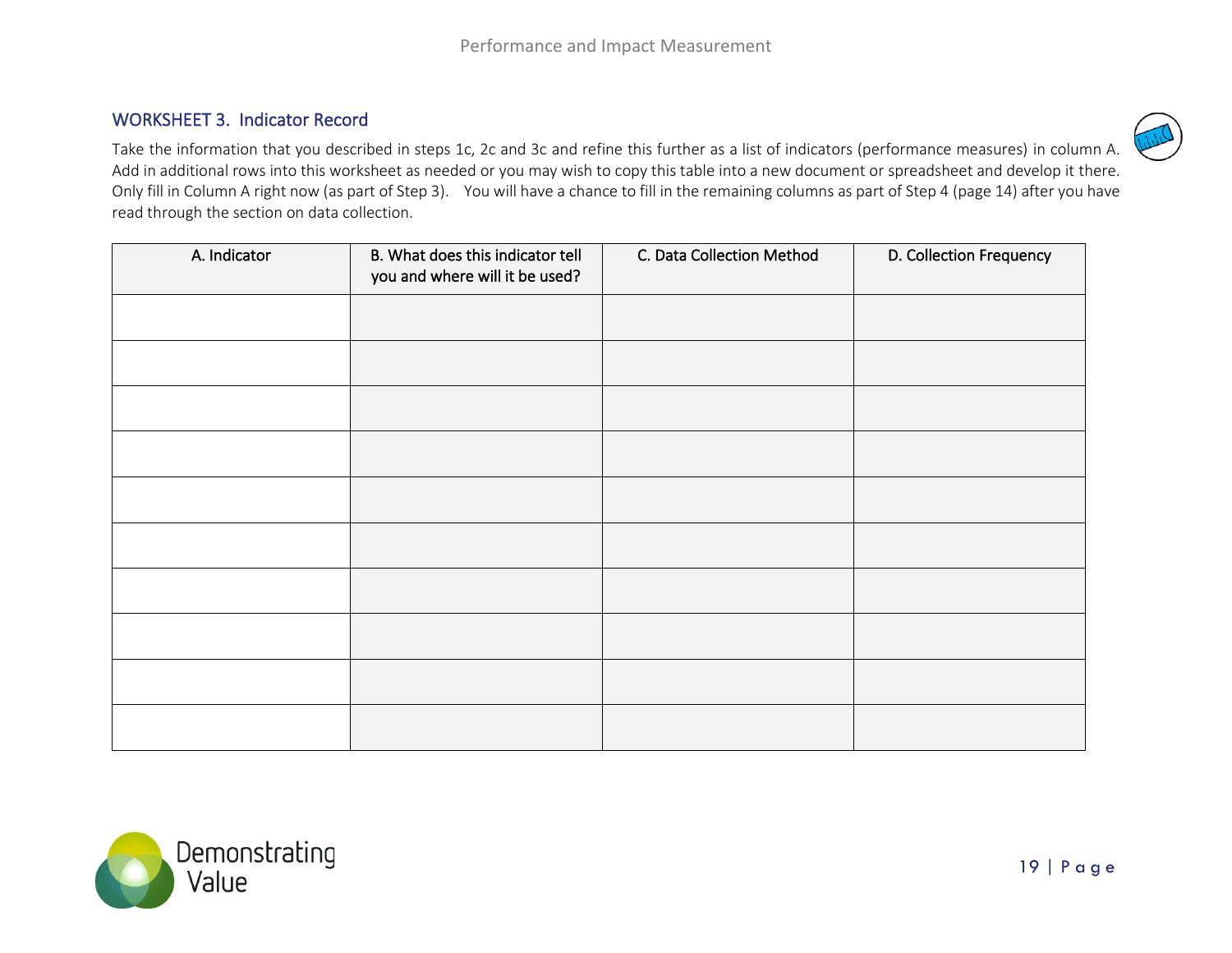# **Collect. Strengthen your Data Collection**

<span id="page-22-0"></span>This section of the workbook provides guidance on data collection practices. You will then revisit the indicators that you described in Worksheet 3 to specify how you will collect this information.



#### <span id="page-22-1"></span>*Data Collection Approaches*

Broadly there are two types of data collection methods: *Qualitative Methods* and *Quantitative Methods*. Qualitative methods are very useful for understanding personal experiences and specific settings. They can bring depth and nuance, and can communicate deep social and personal impact, experiences and how change occurs. Qualitative methods can take many forms – for instance, focus groups, interviews, case studies, story boards, journey mapping and open-ended questions in surveys. These methods in turn, yield data in a variety of forms such as written, oral and visual.

Quantitative data are numeric in nature. They are useful for understanding larger amounts of information in standardized ways. Quantitative data may come from direct measurement, record keeping and the use of closed-end questions in surveys like yes/no questions, Likert scales and ranking. These methods can be helpful for understanding things like frequencies, usage and satisfaction.

Both types of data collection are valid and useful. Using a combination of qualitative and quantitative data can strengthen insights into decision-making and reporting by ensuring that the limitations of one type of data are balanced by the strengths of another. It can also be important in allowing you to bring together a human element with numeric data. The most common collection methods are described in Box 4. An excellent resource for identifying and using methods can be found at Better Evaluation ('[Collect and/or Retrieve Data](https://www.betterevaluation.org/en/rainbow_framework/describe/collect_retrieve_data)').

#### <span id="page-22-2"></span>*Step 4: Describe Data Collection Method*

In this step, revisit the table in Worksheet 3 (page 13) and fill in the remaining columns (B, C, D). As you select data collection approaches for your indicators, be sure to recall your original objective for gathering the information and your audience, as well as the resources (financial, time and expertise) you have available to support this. Data collection is integrated into many processes and systems already (e.g. point of sale, websites/digital media, human resources management, scheduling, contact management, to name a few) so knowing how to access and use this data can be a good starting point. Many software solutions allow you to add custom fields, and to export data and enhance reporting through third-party reporting software tools.

Sometimes you will need to collect new data. It is wise to think through different options for collecting data and to ask people within and outside of the organization, who would be involved

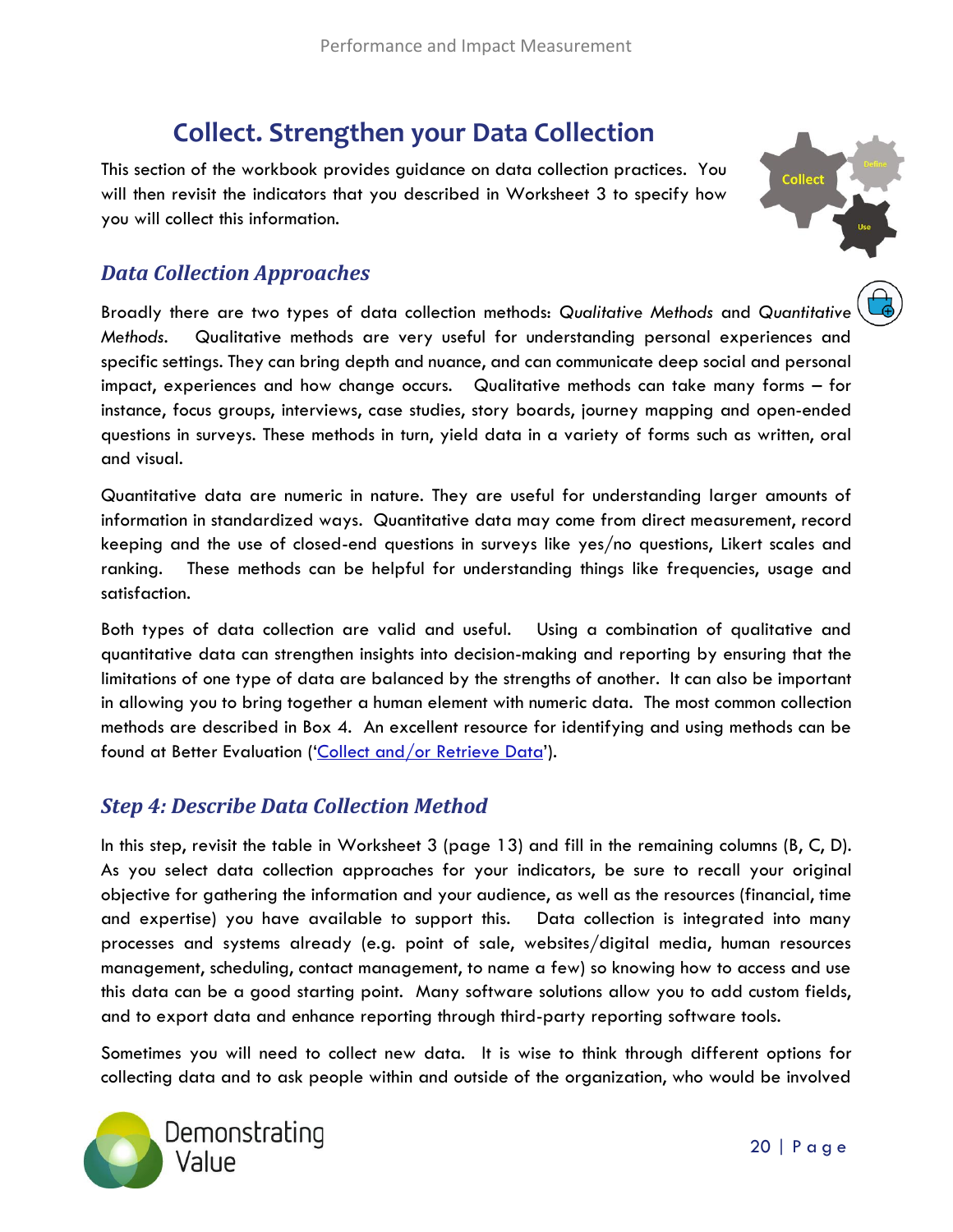in collecting and using data, for their input. One of the biggest success factors for implementing new data collection systems is buy-in from frontline staff, particularly for on-going monitoring. While strong leadership is important, frontline staff are the ones who actually fill out the forms and keep the records. They need to see the benefit of accurate data collection practices.

Be sure to choose a method that is manageable both in terms of the time involved, expertise needed and financial resources. Recall that both quantitative and qualitative data are valid. Once you have defined the type of data you'll collect, choose appropriate methods based on your capacity and resources. For instance, if you are collecting qualitative data relating to social impact, story sharing and story boards are a straightforward way to get quotes and impact statements from participants that requires minimal analysis. For more depth, interviews and focus groups are excellent for understanding experience, context, and complexity but they may also require more resources and analysis before you can use them.

#### BOX 4. COMMON DATA COLLECTION METHODS

Activity Log - Staff report of daily activities.

Anecdotal records - Stories and narratives about an event, an experience, or an individual, described by staff or participants.

Documentation - Administrative records of activities (e.g., inventory software, point of sales systems, reports, minutes of meetings, financial transactions etc.).

Evaluation Form - A set of questions that determine the participants' opinions, attitudes, and understanding once an activity is complete.

Focus Group - Group discussions with a small number of selected people about certain questions.

Interview - A set of questions about certain topics that are posed to specific individuals.

Journal Recording - Self report of daily activities by participants.

Knowledge/ Skill Tests - A set of questions that determine the level of knowledge or skills in participants.

Observation Notes – Documentation of direct observation of activities.

Storyboard - A tool that is used to construct a visual representation of a person's narrative and his/her related context.

Story Sharing – A reciprocal exchange of stories to delve into meaning and impact.

Survey - A set of predetermined questions about certain topics that are answered by a target audience.

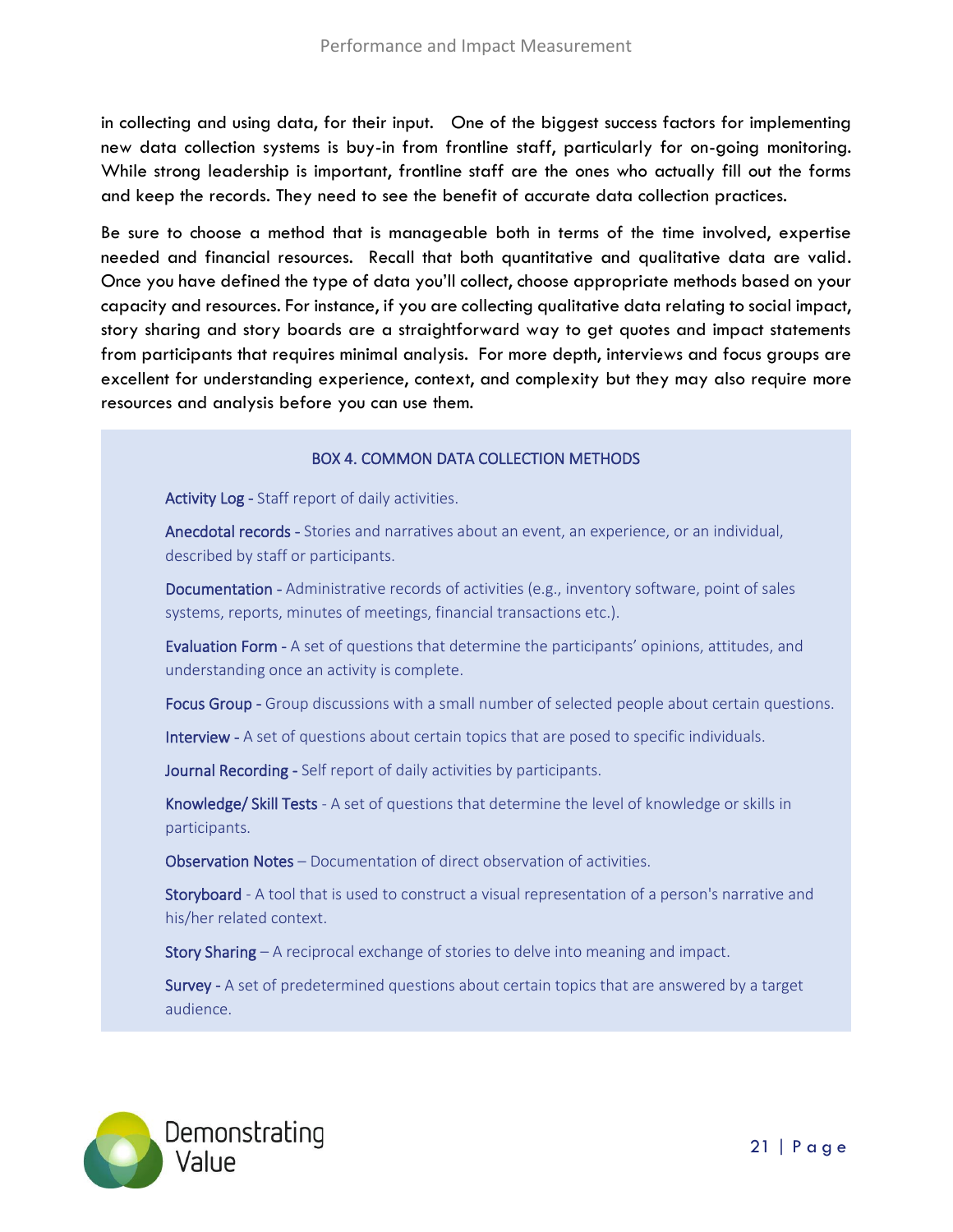Now that you have all the columns filled out, it's time to review the indicators, and consider which ones are 'must haves' and which ones are 'nice to haves'. This can help you prioritize and remove ones that are less practical or which you may develop later if you have more resources. Look over your completed Worksheet 3, and reflect on the following to help you mark off which ones to keep, and which ones to set aside for the time being:

- **What is of most benefit to gather?** Consider this from the perspective of all stakeholders who defined the information. Are there things that are logical to do first? Are there things that would be nice to have, but are not critical?
- **How much effort will it take to develop this data?** Do you have a mechanism already in place, or can you develop one easily? What are the time and skills required collect, manage, and analyze the information? Will gathering these data be intrusive by participants? Are there language or literacy challenges? Are you trained in the method, or will you need help from an outside consultant?

The following grid can help you prioritize.

|                              |        | <b>Collection Challenge</b> |                |                  |  |
|------------------------------|--------|-----------------------------|----------------|------------------|--|
|                              |        | Easy                        | Feasible       | <b>Difficult</b> |  |
| Importance of<br>Information | High   | 3                           | $\overline{2}$ | $\overline{2}$   |  |
|                              |        | Definitely                  | Worth          | Consider an      |  |
|                              |        | Collect                     | Collecting     | Alternative      |  |
|                              | Medium | $\overline{z}$              | 1              | 1                |  |
|                              |        | Worth                       | Collect if     | Collect if       |  |
|                              |        | Collecting                  | have time      | have time        |  |
|                              | Low    |                             | 1              | $\circ$          |  |
|                              |        | Collect if                  | Collect if     | Ignore           |  |
|                              |        | have time                   | have time      |                  |  |

In Worksheet 3, move any indicators that you have determined are less important and/or are difficult to collect to separate table as a reference for what you can develop in the future as resources permit. Delete any indicators that fall into '0-Ignore'.

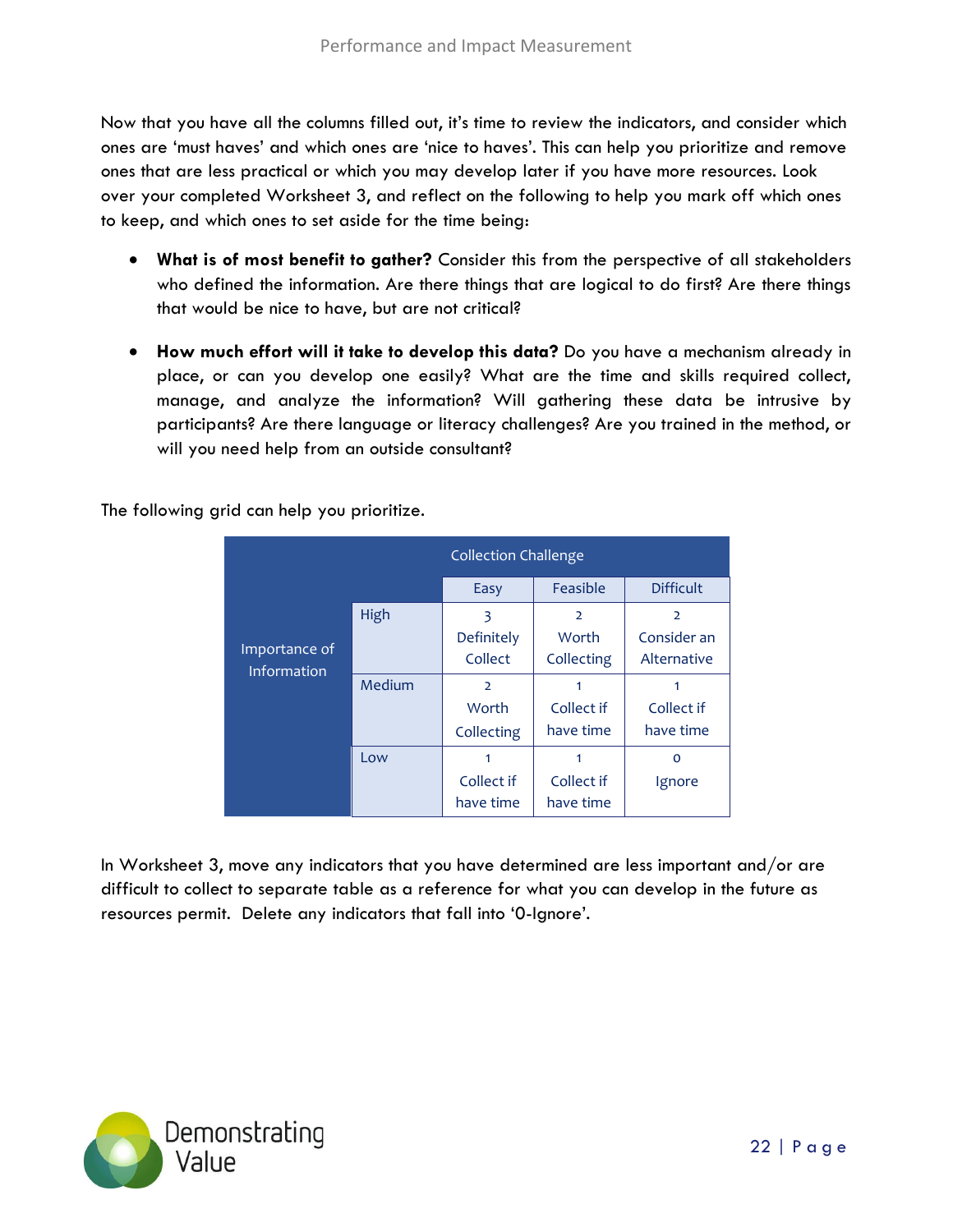#### <span id="page-25-0"></span>*Troubleshooting Common Data Tracking Challenges*

Once you have defined and implemented data collection, you need to organize and manage the data overtime. Like maintaining a building or car, taking the time to streamline, systematize and maintain data can save you a lot of time and money. Here are a few ideas for how to improve your data collection systems.

#### **Making time to evaluate your existing systems and change course if needed.**

You are likely already spending a lot of time and effort trying to pull together data and information, so by systematically improving what you do, you can ultimately save time and resources. Develop a project to evaluate how well your needs are met by your existing data tracking and management systems and investigate the pros and cons (benefits and costs) of a new system. It can be helpful to connect with other people in similar situations to 'piggyback' on what they've learned. Web forums and case studies may also be helpful.

Take the time to understand your needs, options and selection criteria before contacting a vendor. Make sure all those who need to be involved are consulted, including the end user.

#### **Cleaning up and streamlining existing data**

If you have ever found it challenging to pull out and summarize information, you will know how useful it can be to ensure information is accessible and understandable. People come and go, but often the spreadsheet and files stay. Here is some advice to clean up and streamline data.

- Archive or delete extraneous data. Take some time to develop some rules and follow them. If you develop data with a lot of inconsistency, for instance in how names are used, or abbreviated, learn about and apply validation rules, including how to include drop down lists in spreadsheets. If many people are working on the file, develop and follow conventions for how you edit information. When someone seeks to conduct an analysis of the data, have them make a copy of the file, so that the main dataset is kept 'clean'.
- Spreadsheet programs have excellent built-in data analysis function such as Pivot Tables. To use them, you must format and record data in specific ways. The learning curve for most functions is easy and there are many learning resources.
- Recognize the limits of spreadsheets, particularly if they are becoming permanent systems for recording transactions and other on-going tracking. While spreadsheets are a low-cost and accessible tool, it is easy to accidently change the data and introduce other human errors. Databases are more structured and can handle many records. Reporting features are separate from the data, allowing you to retrieve, perform analysis and generate multiple reports with the same data without risk of impacted the integrity of the underlying data.

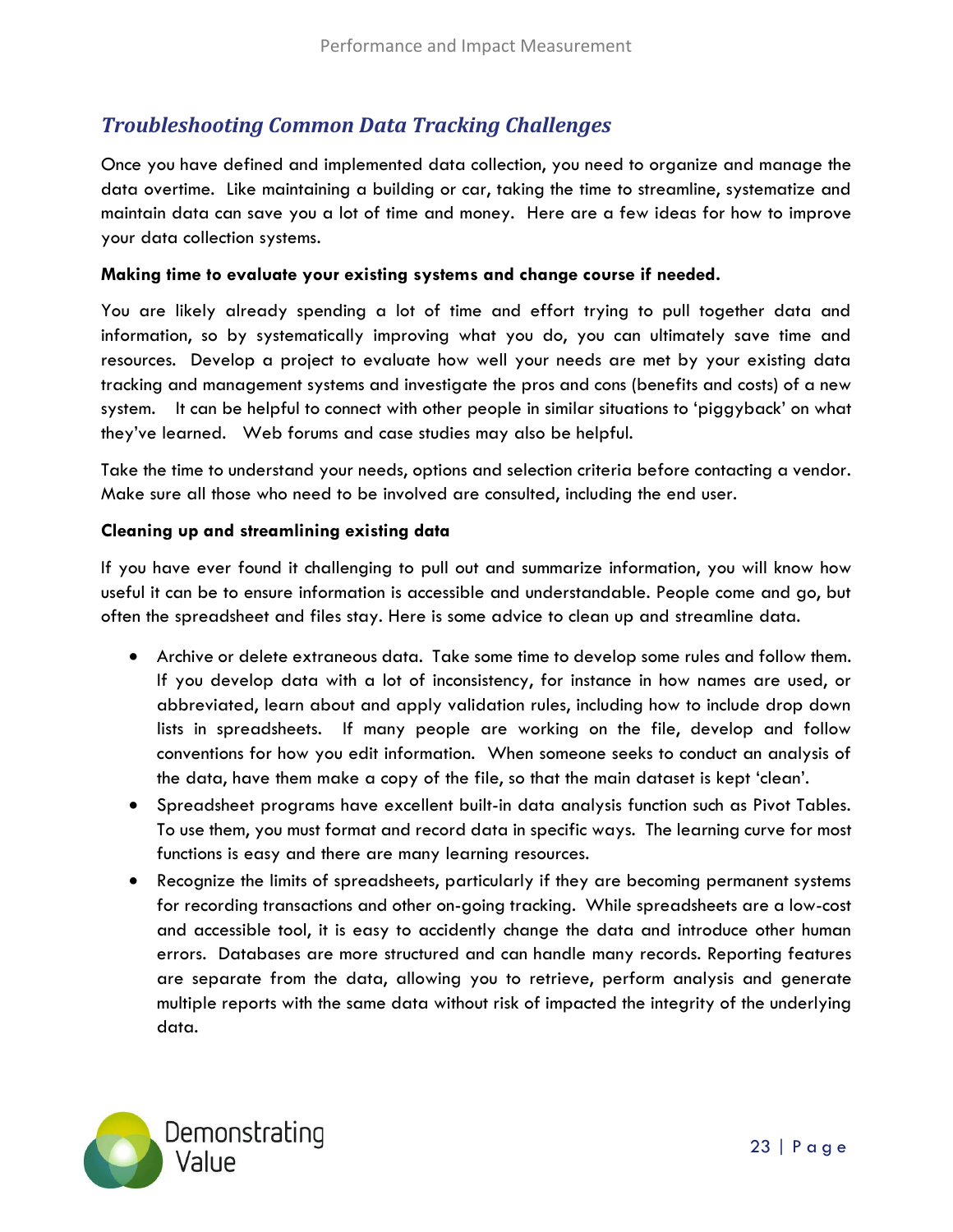#### BOX 5. RESOURCES – BETTER DATA MANAGEMENT

#### Demonstrating Value Resources

- • [Calculate](https://www.demonstratingvalue.org/resources/calculate-roi-new-software) ROI for new SoftwareCalculate a return on investment (ROI) for new software to make a case for purchase.
- [Employment](https://www.demonstratingvalue.org/resources/employment-support-tracking-tool) Support Tracking Tool Track and show the support you provide to target employees to help them succeed
- Guide to CRM [Systems](https://www.demonstratingvalue.org/resources/guide-crm-systems) What to consider when you are choosing a Client Relationship Management System.
- Maintaining Privacy and [Confidentiality](https://www.demonstratingvalue.org/resources/maintaining-privacy-and-confidentiality) Guidance on how to address privacy and confidentiality concerns in monitoring.
- Supportive [Employment](https://www.demonstratingvalue.org/resources/supportive-employment-positions-tracking-tool) Positions Tracking Tool Track data relating to your employment relationship with 'targetted' employees.
- Financial [Intelligence](https://www.demonstratingvalue.org/resources/financial-intelligence-social-enterprises) for Social Enterprises Introduction to financial management fundamentals for social enterprises

#### **Other**

- [Tech Planning 201: Developing a Data Strategy](https://techsoup.course.tc/catalog/course/tech-planning-201) This course helps you understand the major considerations around data and how you can answer them to move your organization forward with a tactical technology plan
- [Nonprofit Data and Impact Measurement Mega Pack](https://techsoup.course.tc/catalog/track/nonprofit-data-and-impact-measurement-mega-pack) Start with the basics of Excel, walk through the process of selecting, collecting and analyzing data with our data experts
- [GCF Learn Free](http://www.gcflearnfree.org/) Courses include effectively using MS Excel and Access.

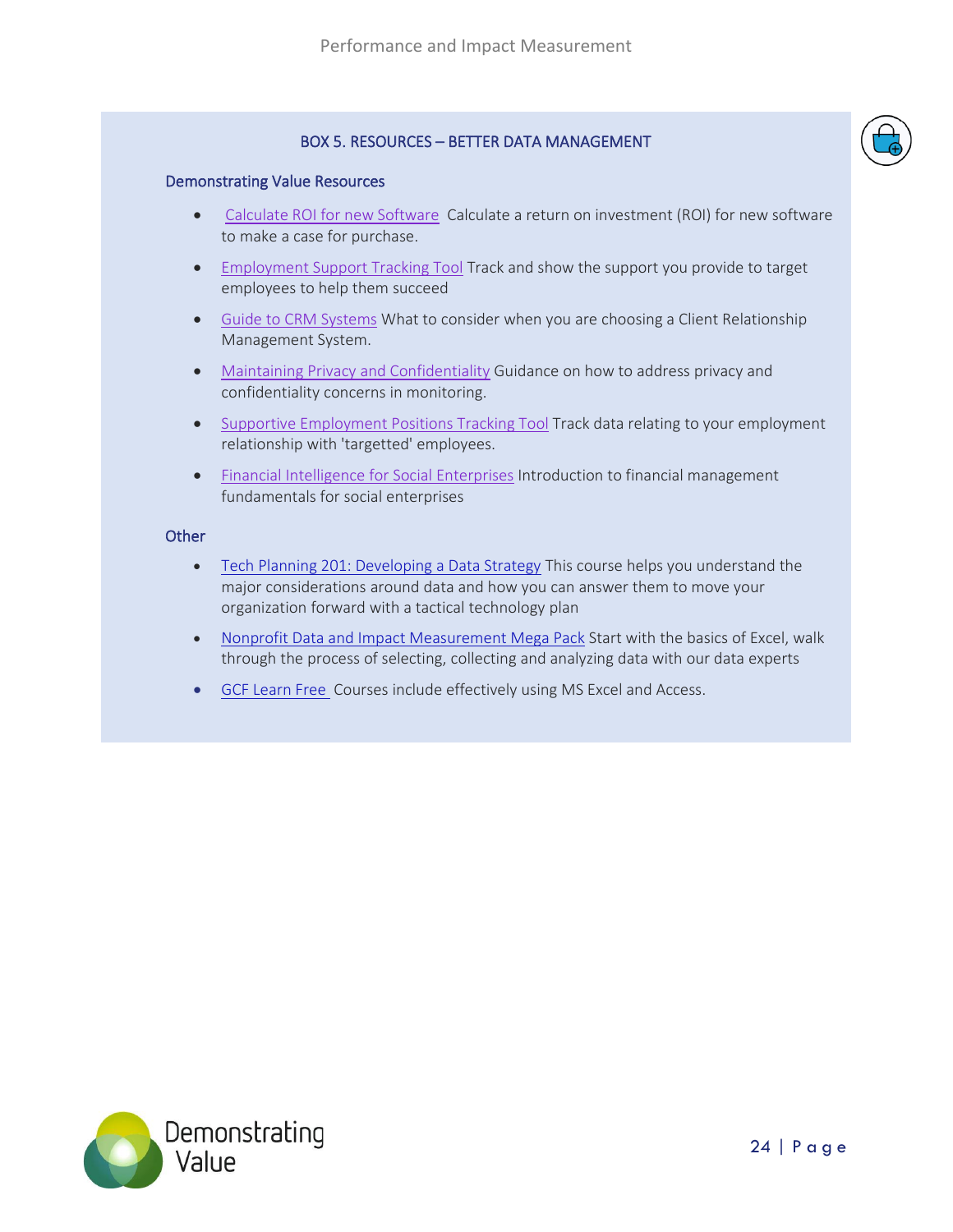# <span id="page-27-0"></span>**Use.** *Improving how you use your Information*

You've defined what you need to know and made a plan to collect the information you need. Now it's time to make sense of your data so you can use it effectively in decision-making as well as communicate it effectively to engage others. Data analysis can seem daunting and unwieldy. Being clear on the scope and purpose of the data is paramount. This workbook

does not provide guidance on data analysis techniques – that is a large field that covers methods across a broad spectrum. This guide highlights some of the key points to consider as you decide who or how you will do your analysis.

#### <span id="page-27-1"></span>*Step 5: Making Sense of Your Data – Knowing What Your Data Can and Can't Do*

Different data collections methods will need different analysis methods. Understanding the strengths and limits of your methods, and your data, will allow you to clearly present and explain your impact, without trying to do more with your data than it supports.

#### **Analyzing Text**

If you have collected qualitative data, your main task in analysis is to look for patterns, connections, relationships or themes that emerge in interview or focus group recordings or transcripts. For example, themes that emerge in interviews with participants in an employment program could be how employees express improvements to their life stability and relationships. While you may have some idea of what you are looking for, let the themes emerge from your data. These can validate what you were hoping to show, signal areas where things are not effective, or reveal new opportunities to pursue. You are looking for the underlying meaning, or the personal experiences, being shared. Taking the time to get to know the content and allowing time for reflection and analysis is a crucial step in qualitative data. Be sure to account for this in your timeline and work process.

#### **Analyzing Numbers**

If you have quantitative data, you will likely be working with descriptive statistics. Descriptive statistics is the term given to the analysis of data that helps describe, show or summarize data in a meaningful way such that, for example, patterns might emerge from the data. They do not allow you to infer the reason or rationale for what is happening.<sup>1</sup> Be sure to present your statistics as clear statements of what the data showed. Sometimes

<sup>&</sup>lt;sup>1</sup> To do this, you require data that is obtained by probability sampling in which the people that you are asking to respond to the survey are chosen at random.





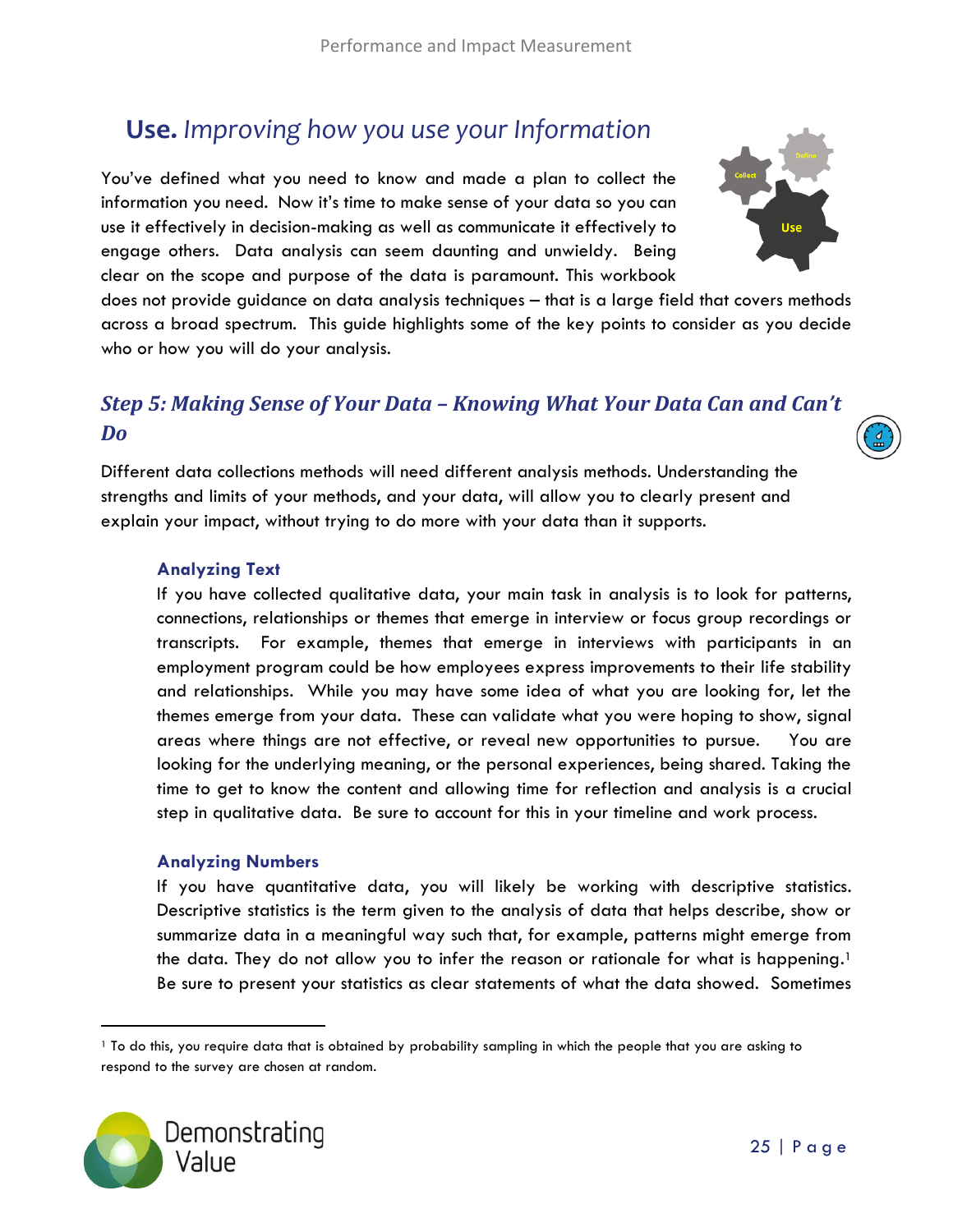using wording very close to what was used in the original data collection tool is a helpful way to make sure to stay true to what the number shows. Any *interpretation* of the reason or cause for those statistics needs to be clearly identified as interpretation, not a finding, and explained or supported other ways.

Flip back to your completed Worksheet 3 and review your indicators and data collection methods. How will you analyze data? If you are collecting this data already, how well are you analyzing and synthesizing what you track? What improvements can you make? Do you have the resources needed for this? If you are not sure you have the means to complete the analysis, consider getting help to ensure you can, or setting aside that indicator or approach for another time. Two helpful resources for analyzing data are available on the Urban Institute website:

- [Analyzing Outcome Information: Getting the Most from Data](http://www.urban.org/UploadedPDF/310973_OutcomeInformation.pdf) (Authors: Harry P. Hatry, Jake Cowan and Michael Hendricks; March 18, 2004)
- [Using Outcome Information: Making Data Pay Off](http://www.urban.org/UploadedPDF/311040_OutcomeInformation.pdf) (Authors: Elaine Morley and Linda M. Lampkin; July 31, 2004)

#### <span id="page-28-0"></span>*Step 6: Showing What you Know*

You've done the hard work of defining, collecting and analyzing your data. Now you're ready to use it. There are multiple ways to communicate data and to integrate this into planning and decision-making. This includes:

- Enhancing current management processes with better data and evidence.
- Reviewing and improving reporting to stakeholders.
- Sharing and learning from the data across the organization.

It is important to be selective and thoughtful in how you use information. Provide context and interpretation as needed. Recall that you collected data to learn something specific and that you seek to use the information to engage particular audiences. Box 5 provides general tips on how to effectively use data. Demonstrating Value also provides in-depth guidance to developing a communications tool to show what you know in **Developing a Snapshot: Communicating your Value**, which can be found at [www.dvtools.org](http://www.dvtools.org/)**.** 



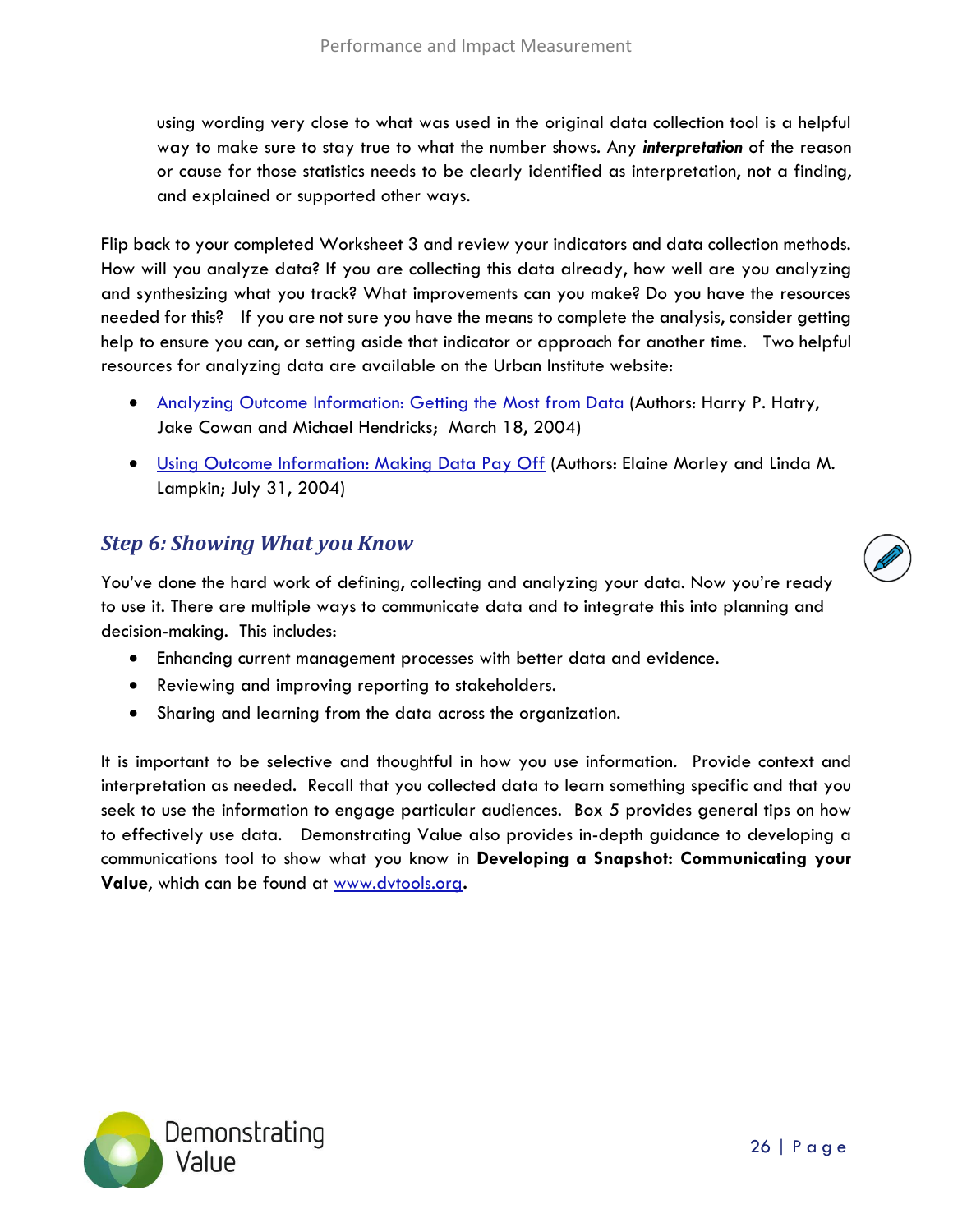#### BOX 5. TIPS FOR USING DATA

- Think about your audience how do they prefer to receive information? Is it text, graphics, numbers, written, visual or a mixture of all of these? Use plain language as much as possible (avoid acronyms unless your audience is very familiar with them) and use a concise writing style that ensures accessibility to the information for everyone. Be careful to remove visual elements that do not contribute to the main message. Depicting data in compelling figures can encourage insight and application of your findings.
- If you picked interviews or story sharing methods, look specifically for direct, clear, and reasonable short quotes that demonstrate value and impact.
- If you undertook focus groups to understand programming strengths, review the focus group content looking for patterns and trends – themes – that show broad areas of strengths or successes. Share them by explaining how they support your objectives and demonstrate your value and impact.
- Use images that speak to the specific points you are trying to share. Let the image draw the audience in, encourage connection, or punctuate the message. As needed, use complementary text to explain more about what you are showing, and why it is important. Participant-generated art can also be an extremely effective way of communicating the impact of programming and can elevate the impact of reporting.
- If you used survey methods and have descriptive statistics, look for the statistics that speak most directly to your goals and indicators. Consider usage changes, increases or decreases in participant enrollment, or overall satisfaction ratings. Remember, you cannot use descriptive statistics to infer reasons or rationales. Be clear with the numbers you are presenting, supporting any description or analysis of what the numbers may mean with qualitative data, or existing information.

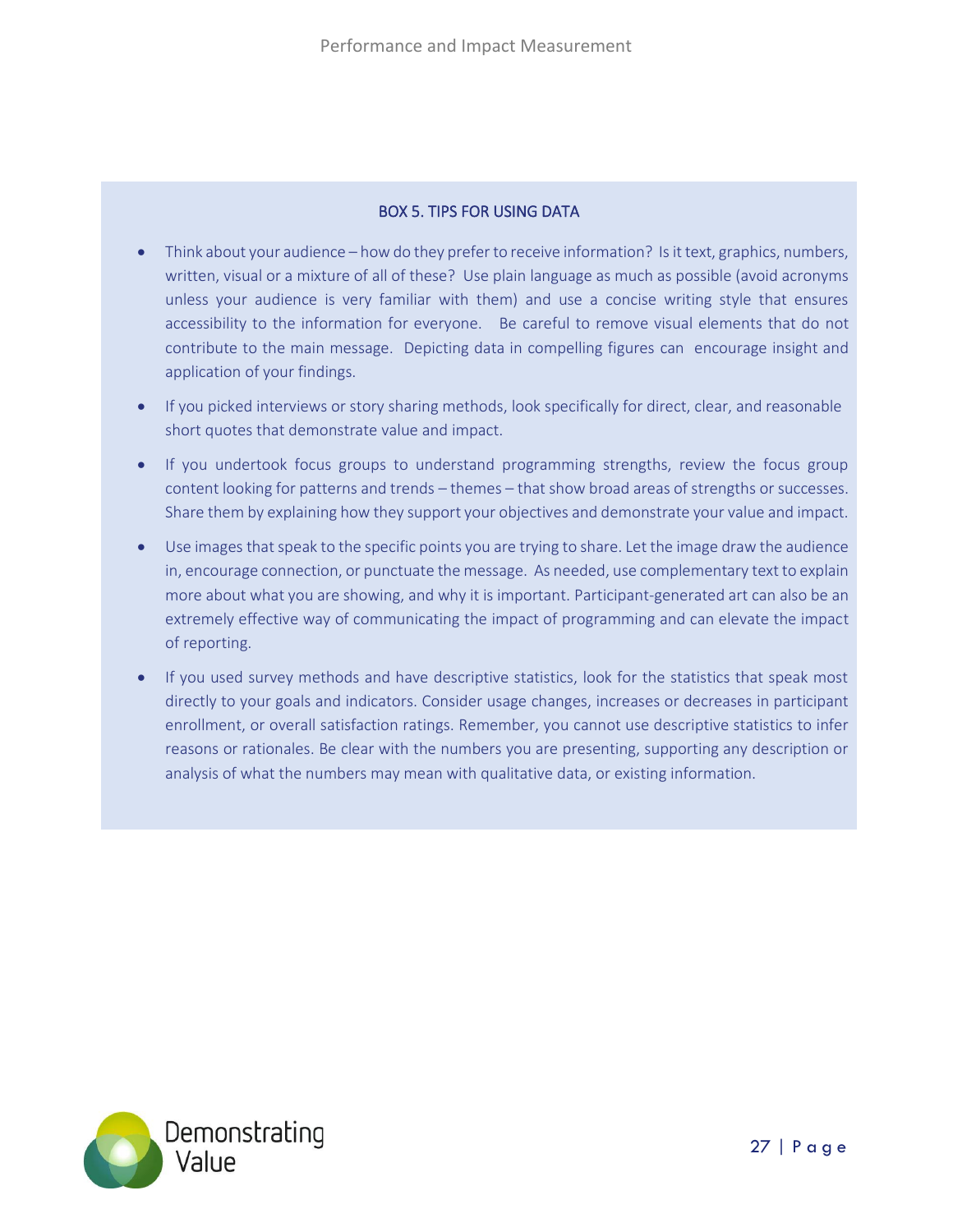# <span id="page-30-0"></span>**Going Further**

This activity guide supported you to assess what information you need to run your organization (or initiative), how you are collecting it, and ultimately how you can make the most use out of it. Demonstrating Value's approach to performance and impact measurement is based on the premise that the information you gather in your organization must be directly relevant to the decisions you make and be compelling for others to learn about your value.

It is critical to develop measurement systems that can be reasonably supported by your human resources, technical and financial capacity. Starting with a simple and manageable system that can be strengthened over time is ultimately better than a sophisticated and expensive system that proves to be unwieldy and is abandoned. Measurement systems that take root successfully are also those that reflect and respond to the needs of people across the organization, including the front-line staff who are often the ones most involved in data collection.

The collection and effective use of information is an on-going process that needs to be nurtured, maintained and strengthened. Any of the three components covered in this guide - 1) defining information needs, 2) strengthening your capacity to collect information, and 3) using information in management and communications – can be strengthened over time. Additional resources to assist you can be found both in the sections of this activity guide, on the full Demonstrating Value website [\(www.demonstratingvalue.org\)](http://www.demonstratingvalue.org/), and referenced by other partners of the *Common Approach to Impact Measurement* [\(ccednet-rcdec.ca/en/page/common-approach-impact](https://ccednet-rcdec.ca/en/page/common-approach-impact-measurement)[measurement\)](https://ccednet-rcdec.ca/en/page/common-approach-impact-measurement)*.*